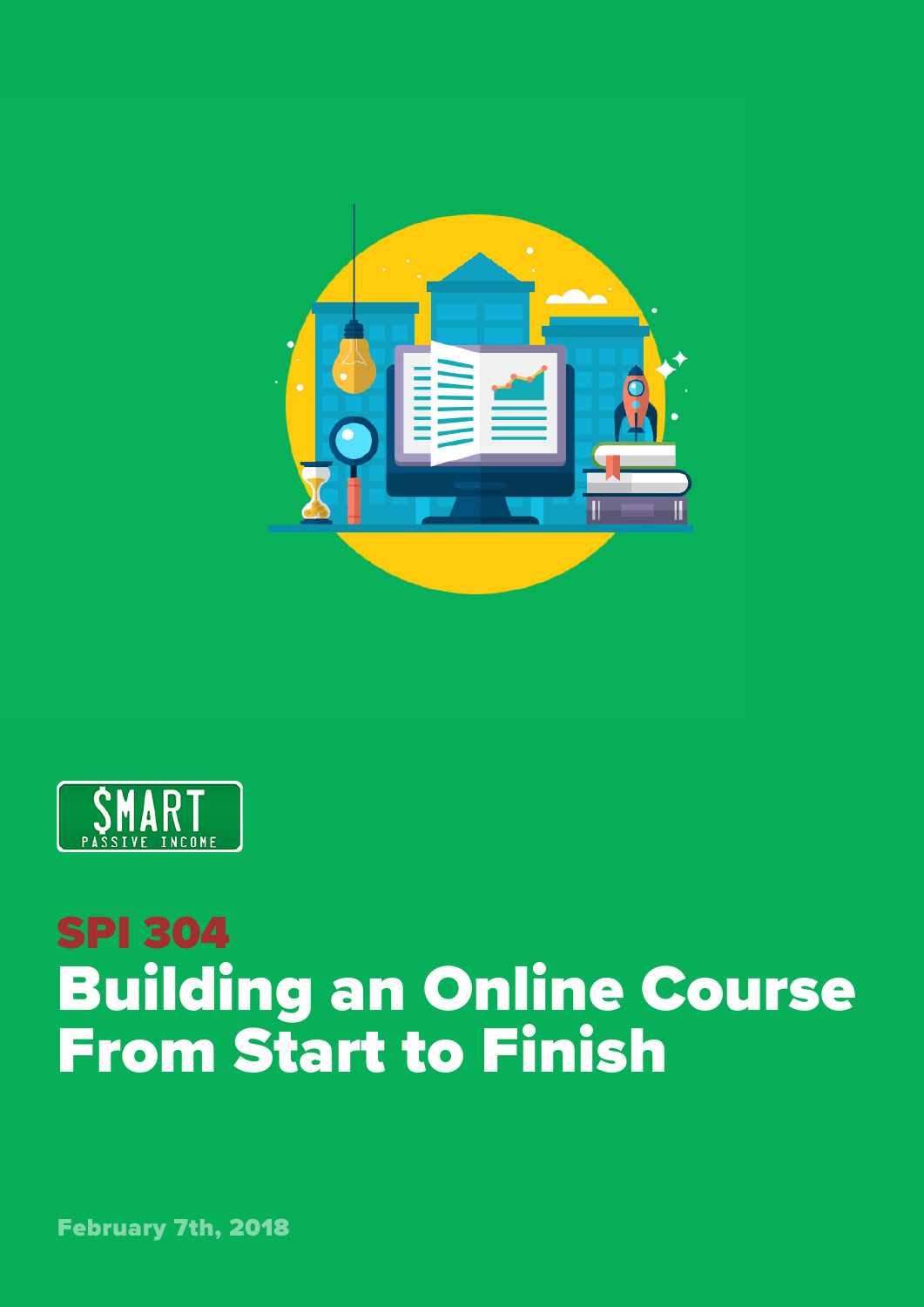

- Pat Flynn: All right. You're thinking of creating an online course. I have 10 steps that will help you do that. Let's make magic happen.
- Speaker 2: Welcome to the Smart Passive Income podcast, where it's all about working hard now, so you can sit back and reap the benefits later. And now your host. He secretly wants to write fiction novels for a living when he's retired. Pat Flynn.
- Pat Flynn: Hey, what's up everybody? Thank you so much for joining me today in this session of the SPI podcast. My name is Pat Flynn, and I'm here to help you make more money, save more time, and help more people too. You can definitely do that if you get involved with online courses. I had my first taste of online courses last year in 2017, building three online courses that were premium courses that people paid for, a fourth one that was free for lead generation purposes, and they've been working like gangbusters. In 2017, I amassed a total of one million dollars in revenue just from online courses alone, and I'm here to help you through these 10 steps that I'm going to share with you how to do that too.

Now before we get into this, we need to talk a little bit about why online courses are great, but then also who they aren't for, why you shouldn't do them, because they really aren't for all people and all businesses. I think the most important thing is to first realize, what are the problems and the pains and the needs of your audience, and then asking yourself, "Does it make sense for me to build an online course, and to sell that in order to help them through those problems?" We'll talk about the psychology related to selling online courses too, something that I dealt with.

I hesitated so long to build online courses, because I was too afraid to sell to my audience. Here's the big realization: you can sell and serve at the same time. The other part of this is, is I realized that by creating courses for people who just wanted to go deeper with me, I wasn't taking anything away from my audience who is more keen to my free and lower level material. That was huge for me, because it made me realize that I am able to now serve even more people, especially those who are willing to invest in themselves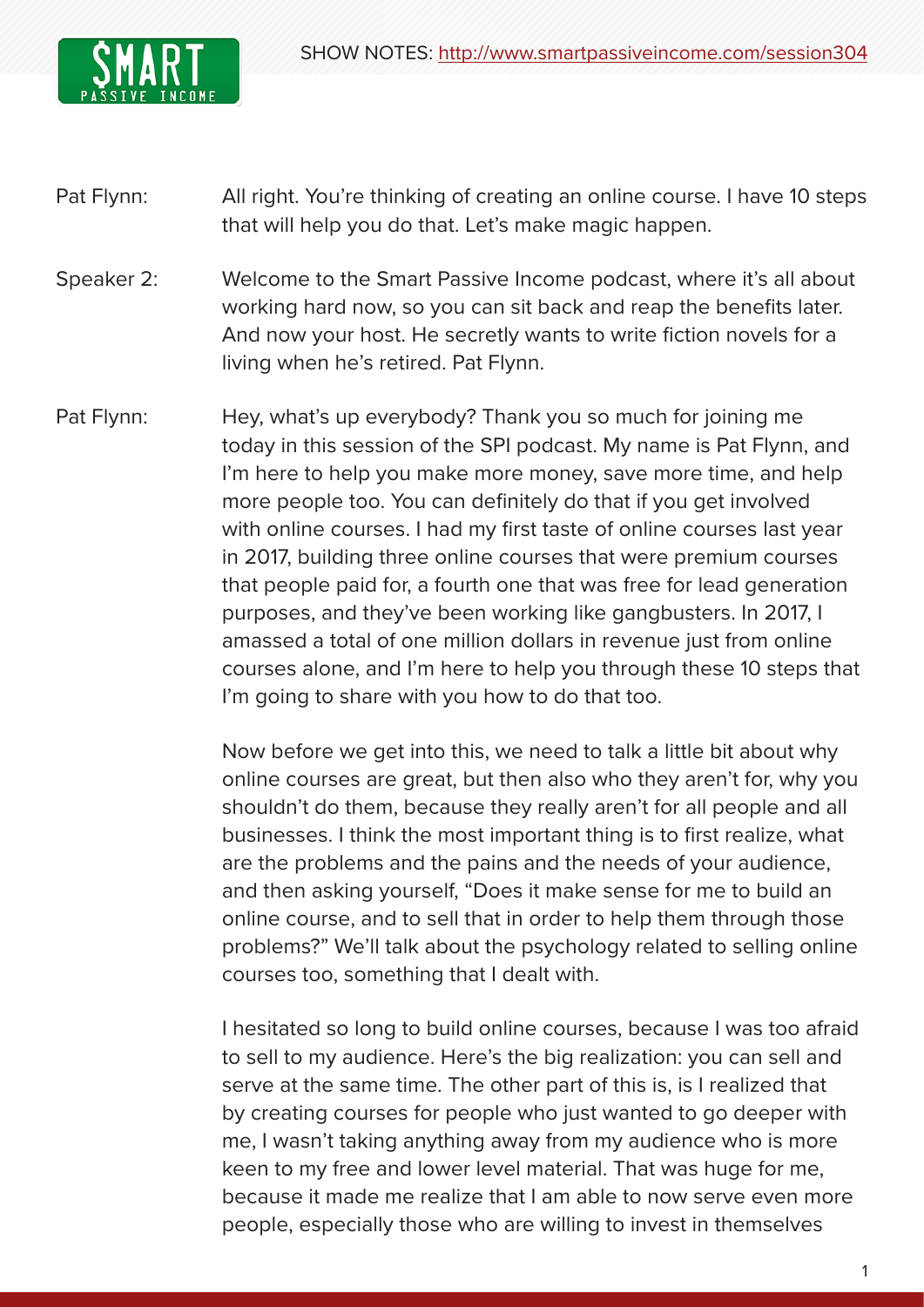

to help them achieve a certain goal. That's kind of a little bit of the psychology that helped me get over the idea, and really the fear, of selling these online courses to other people. Then, once I got over that, I was so relieved, and it allowed me to create better courses to better help and serve my audience. It made the sales pages better, it made the emails that I sent out better. That confidence just came all the way through, and that's super important to have when you're creating stuff.

Now, obviously, in the beginning here, you might not know exactly what to do, but when you get involved with having conversations with your audience, understanding exactly what they're going through, keeping a very, very open ear and eye out for what they need help with, that's where you start to understand, "Okay, well what can I potentially create a course about?" That's what step 1 is here in this 10 step process I'm going to walk you through today in this episode. If you don't have a notepad yet, or maybe you don't have access to one, and you can go relisten to this later, but if you need to get a notepad, now's the time, because I'm going to start mentioning and sharing these 10 steps with you.

The first one, like I said, is just to figure out what your online business course is going to be about, and here's the trick. It's really something that's so important in order to make your course work and be successful. That is, you need to know and define what the transformation is that your customers are going to go through when they go through this course. That transformation is really important. They were somewhere before they got access to the course, and now they are somewhere new. Now, they have access to this content, yes, but what does that help them achieve? That's so important to know, because that becomes your selling point. It becomes a clear idea in the picture and in the mind of the customer, "Wow, if I get this, then I get that." It becomes very clear for you, as the person selling this thing, "Hey, if you get this, these are the things that you can now have as a result. Here are the steps that are required, yes, but this is what it looks like on the other end."

You need to really paint that picture, obviously in your sales pages,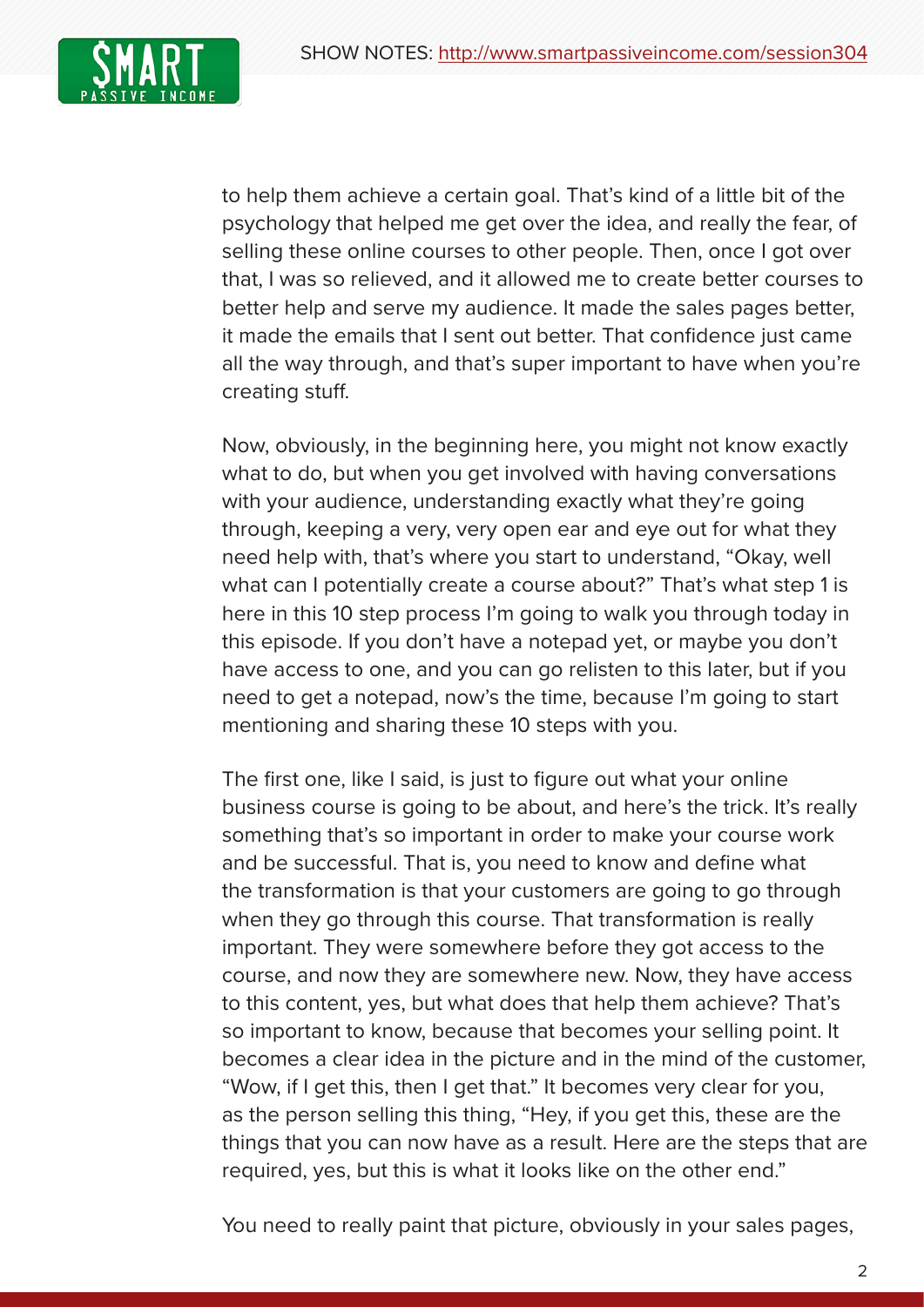

in your messaging, and those kinds of things, but literally, in the creation of your course and the discovery of the topic that you're going to be selling information about, or creating a course about, or helping people with, you need to know what that transformation is. Sometimes, it's a lot more clear than others. Let's take, for example, my affiliate marketing course, 123 Affiliate Marketing, which I'll be using as an example here, because that was the most recent one that I created, so it's very fresh in my mind. We recently did a beta launch, we had 85 students get access to it for \$499, and I've been working with those students after they got access to the course after the turn of the new year. I've been collecting feedback, I'll go over those steps in the launch and validation process with you here as we go through these steps here.

To go back, here's the transformation that people get when they get 123 Affiliate Marketing. That is, they see a direct impact in their earnings and income as a result of specific products that they now promote, and the ways that they promote those products based on what they learned in this course. To really sum that all down, especially if you've never done any marketing at all, or don't sell any products, you will earn your first dollars by affiliate marketing, which is generating an income and a commission by selling and recommending other people's products, not products of your own. But if you do the work, you follow directions, you're going to earn your first dollars through affiliate marketing. If it does not do that, the course will have failed. It's a very clear, yes, it either did this thing, or no, it did not.

Same thing with my podcasting course, right? You sign up, you get a podcast, you have it up on iTunes, and you launch it, and you have eyes and earballs on that podcast. That's the promise of that course. It has helped hundreds of students do that. That has also, obviously, very much helped with my confidence, seeing the results of these students, especially since for years I've had free content to literally walk people through step-by-step, and I still have free content, to walk people through step=by-step how to actually go through and build a podcast of their own. However, when I created this course, it was the people who wanted to work deeper, who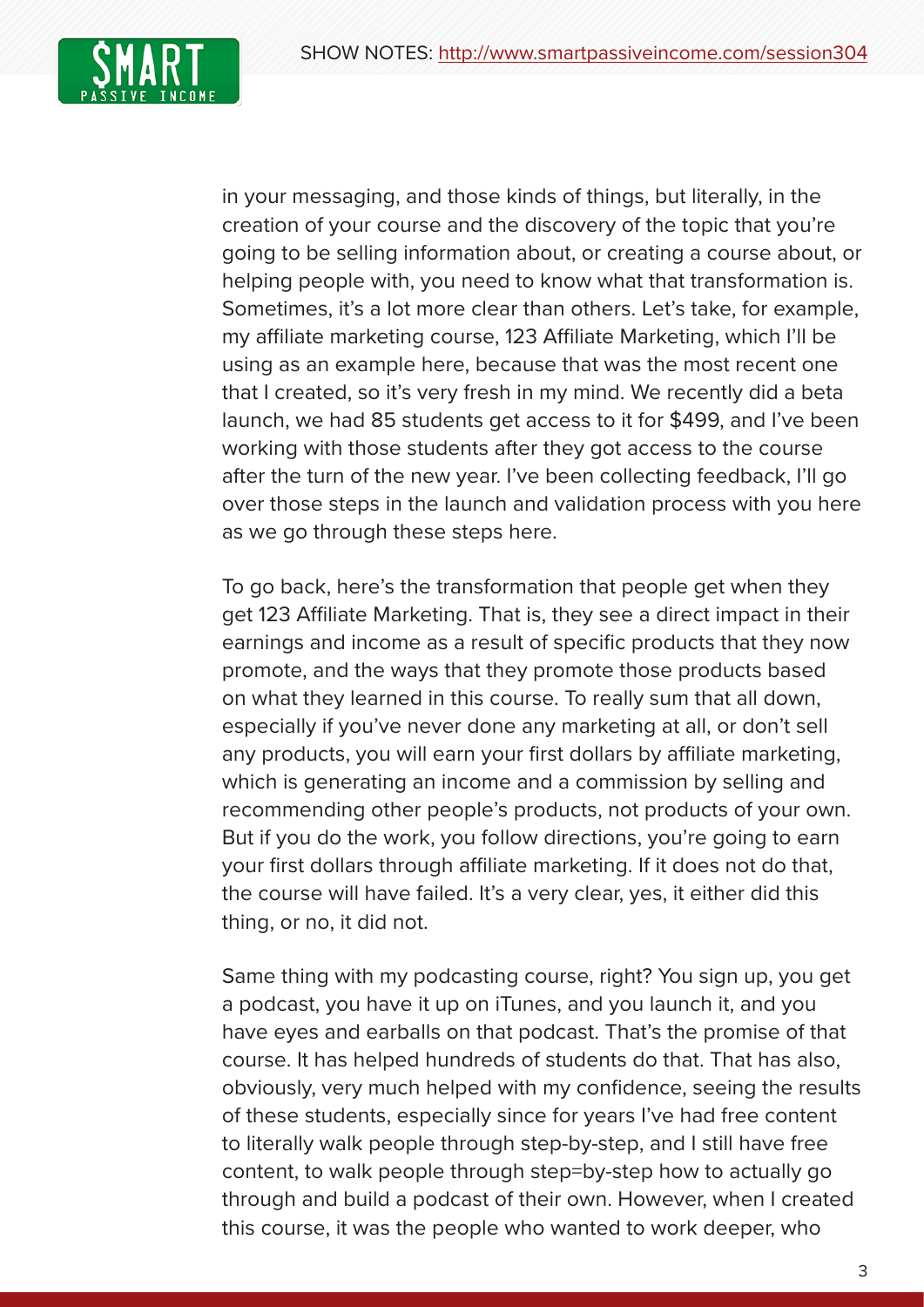

needed a little bit more handholding, who invested in themselves, that created those results for themselves. Some of them astounding results, which is just awesome. They wouldn't have happened if I wasn't there for them. There are people who need you and your course, and structured in the way that I'm going to teach you, they need that in order to get those results too. Just some confidence boosters for you as we go into this.

To go back to what I was talking about, clear transformations. That's the key to a successful course. It doesn't matter how great the information is in the course, if it doesn't provide that transformation, then what is the point and why would people buy it? I mean, I think of Ramit Sethi's courses, right? Like Earn your First Thousand Dollars, or Land your Dream Job. Those are very clear things that happen when you get access to those courses, and that's the promise. Of course, it's Ramit's job as the course creator to make sure that those things happen for those students if they go and actually put in the work. So, make sure that when you select the topic for your course, you have a clear transformation. Those of you who already have online courses, you may want to ask yourself, what is the transformation here? If you're having a hard time answering that, well then, there's a problem, because guess what? Your customers are having a hard time understanding that too. So that's step one, what is the transformation? Define what that is, because that's going to help everything else that happens after this. That's step one.

Step two is, you're going to brainstorm the content of that course, the steps required to go from where they're at to that transformation. This is very similar to how I structure blog posts and podcast episodes actually. This is what I did to structure this podcast episode. I structure this episode in a way where I started with the end in mind. I wanted to make sure that you have all the steps that you need to make sure that you understand what it's like to go from somebody who hasn't yet started an online course to somebody who knows exactly the route to get there, and has some details to make it happen. Same thing with blog posts. Let's start with a transformation. Okay, now what stories do I need to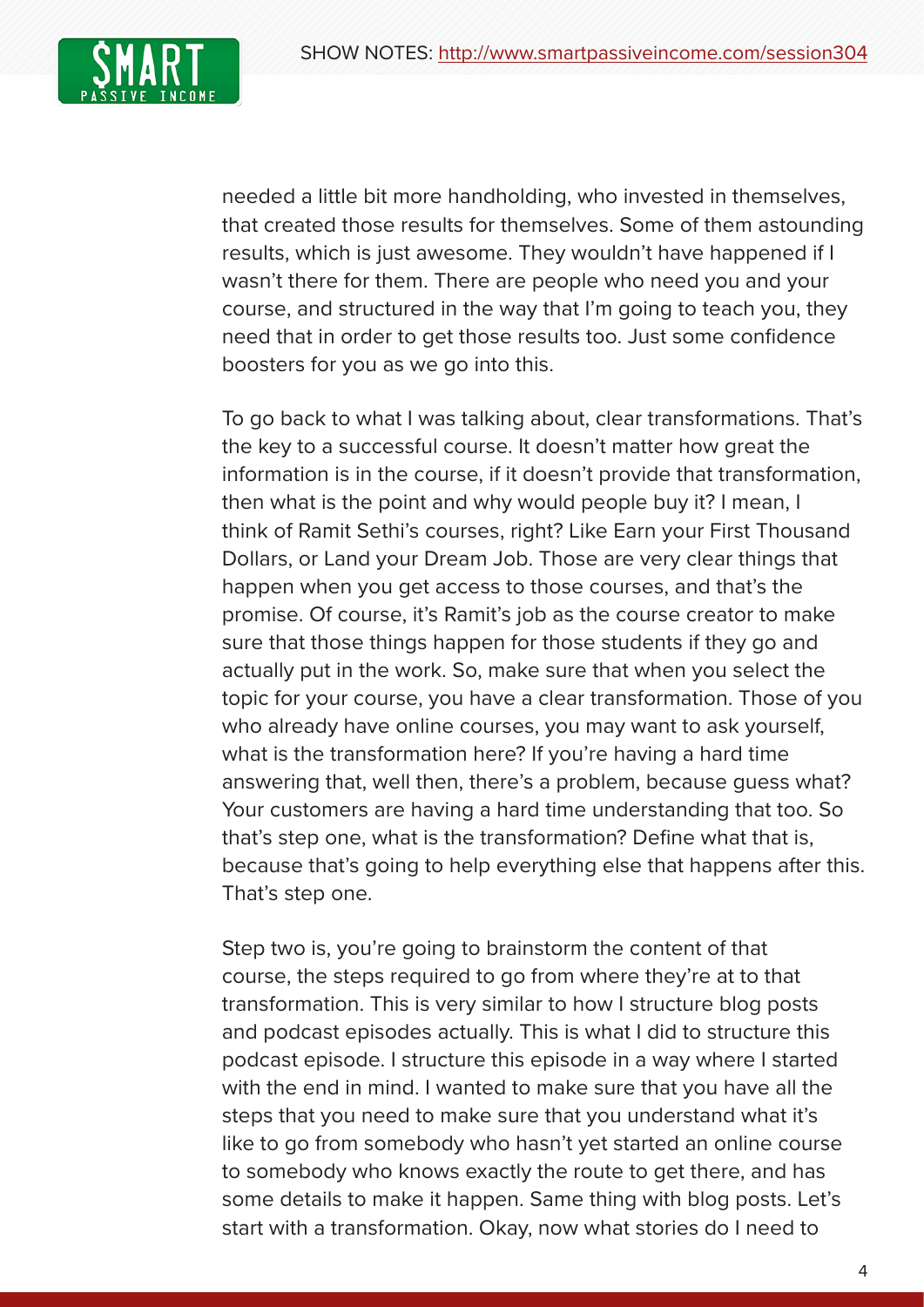

tell? What case studies do I need to share? What facts do I need to share, et cetera, in order for them to get that transformation after reading that blog post? Definitely should be the same thing with your course.

You start with the transformation, that's why it's step one, and you work backwards in step two to understand and begin to brainstorm what content needs to be included to help people do that. The way that I would recommend brainstorming is using my favorite tool in the world. Some of you might know already, I'm going to give you a second just to guess. Post-it notes. Post-it notes are my favorite thing in the world for brainstorming. Why? Because they are small, and you can basically only include one idea or element per post-it note, and when you're brainstorming, your job when you're brainstorming is literally half the things that are happening and going on in your brain come out, put on paper, so that you can finally do things with them. Because guess what? If you can't see it, you can't deal with it.

Our brains do a great job of coming up with new ideas, but a terrible job at A) dealing with them, but also B) putting organization and hierarchy to them. So let's take these ideas and things in our brain to put them out in the world, so we can see them, and I recommend post-it notes so that you can, in step three, organize them. Now, let's go back to step two really quick. Step three is organization of those ideas, because as you are in step two, you're not organizing at all. It's literally, you're like throwing up on each of these postit notes in a very highly skilled way, with one idea per, this is very high skilled throwing up we're doing here, high skilled throwing up where you have one idea per post-it note, and boom, you just knock them out. Anything you can think of.

Then cool things happen when you are in that kind of creative mindset versus, "Oh, I'm going to create and edit and outline as I go." You're letting your creative brain just get into the flow there. What I would do, and this is something I do when I do brainstorming. I do what's called the triple 10 exercise. The triple 10 exercise is you spend 10 minutes brainstorming as much as you can, until typically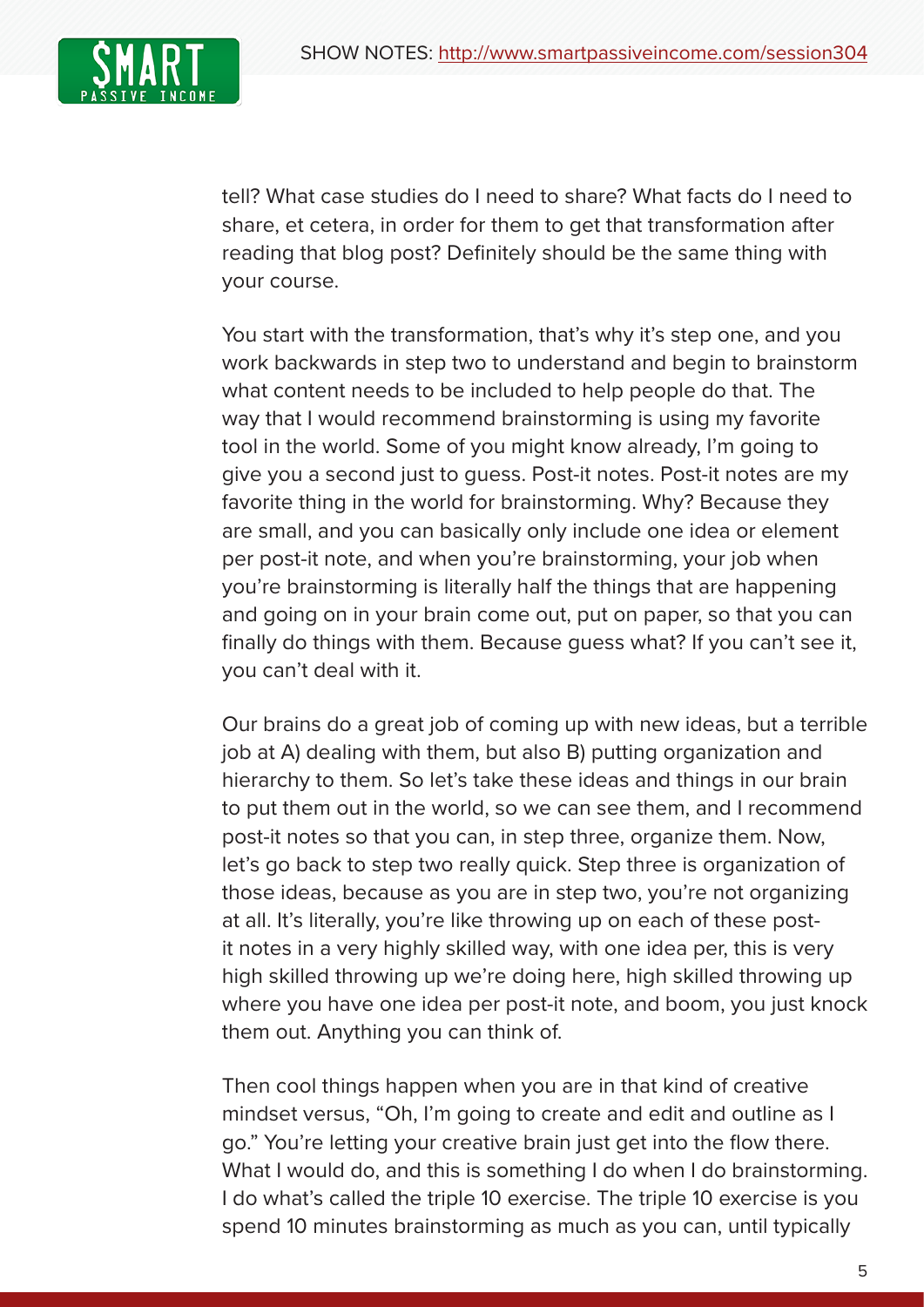

after 10 minutes you're kind of exhausted a little bit. Sometimes you might be like, "I don't know if I have anything else." That's why you do it for 10 minutes, and then you rest for 10 minutes. You literally go away from that environment. You walk away, you go on a walk, you do something else. You set a timer so that after that rest period, you come back to where you were, and then you jam and you keep going for another 10 minutes.

I've found that that final 10 minutes in that total 30 minutes is often where the best ideas come out because, what happens during that break? Yes, you are resting, but your brain is also kind of just absorbing everything it had just done and making sense of it all. Even though you're not in that room actively brainstorming, it's actually doing stuff still. When you come back from that break, it's like your brain is just processed it in a way that you couldn't have if you didn't take that break.

It's similar to studying. It's really important to take breaks. It's really important to study and then let yourself just sit on that content and not absorb it, or not try to study and put anymore, and cram any more things into your brain. You need that brain processing time. That's why sleep is really, really important, especially when you are studying, at least for retention purposes. But for brainstorming, same thing. Step two, brainstorm, use post-it notes, and just literally, no order to them, just anything in your brain that comes out, put it out there onto your table or onto your wall, and just let it happen. The triple 10 exercise will help you.

Now, in step three, you see the sea of post-it notes, and your role now is to take those post-it notes and put them into some kind of order. Now, a few things are going to happen. You're going to have a few post-it notes that you're like, "Why did I even write that? That's weird." Guess what? Just remove that post-it note. Take it out. It does not belong. You're also, as you're doing this exercise and beginning to organize, and the way you organize it is, you create clusters. You create hierarchies. Okay, here's a cluster of stuff related to this content. In affiliate marketing, here's like, "Okay, well here's all the passive affiliate marketing strategies that you can use,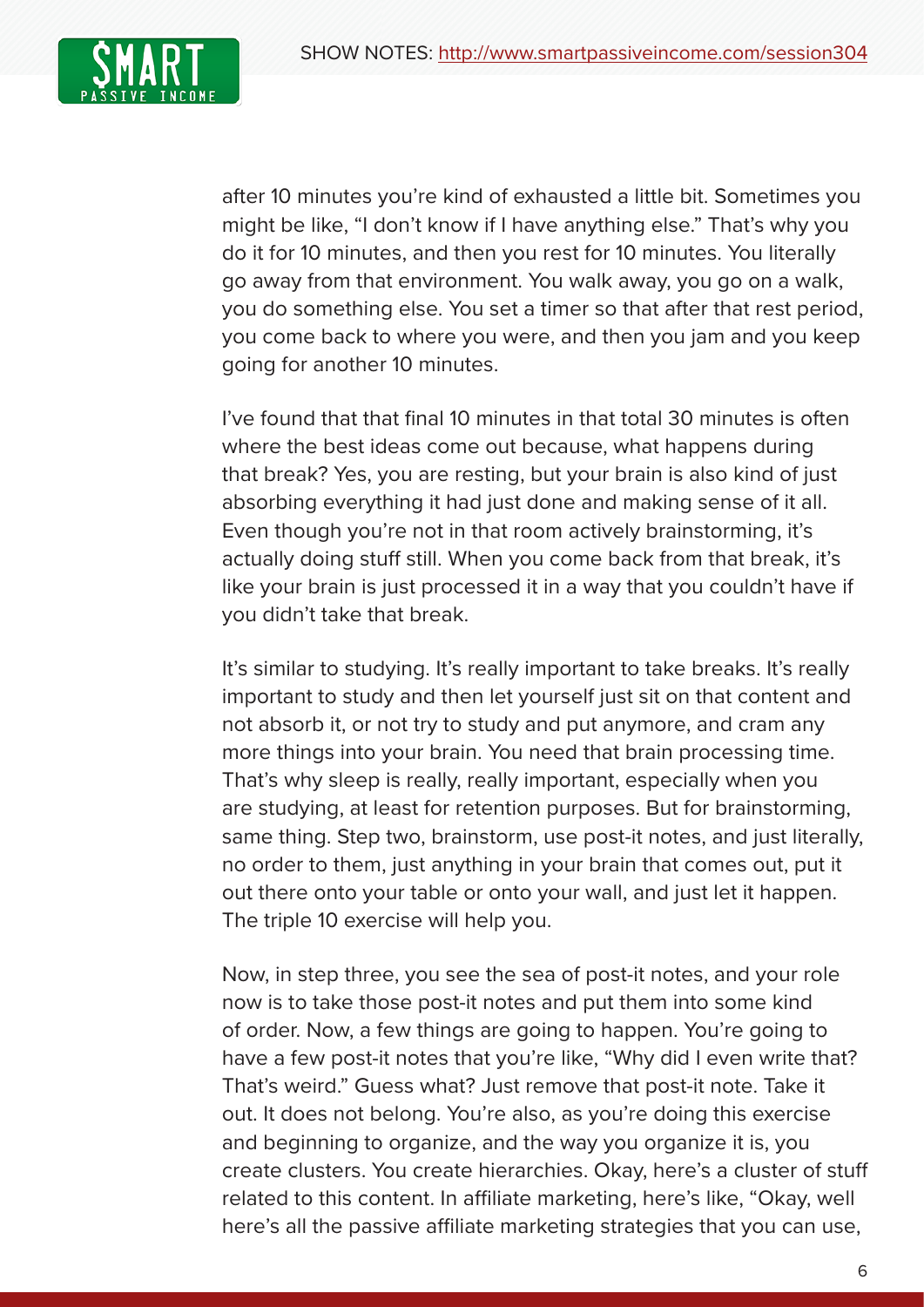

stuff that you set up once, and it kind of works for you. Wow, here's all the active income affiliate marketing strategies that require you to do a little bit more work, and it's more like an event type of feel to that marketing, so we'll cluster those over here. Then, here's all the mindset stuff that needs to happen. The kind of pre-selling as an affiliate stuff that needs to happen. We'll clump these over here."

Now I have three clusters, and guess what? That's why it's called 123 Affiliate Marketing, because during the brainstorming process, I found that there were three clear steps here. Step one is getting everything set up and understanding how to do it, finding your first affiliate product. Step number two is creating passive strategies, putting things into place now, so that they'll work for you in the long term, that's step number two. Step number three is, okay, let's take this focused product of yours that you're going to be promoting as an affiliate, and let's go to town with it. Let's be active in how we promote it to our audience, and with our JV partners, and let's knock it out of the park. That's why it's called 123 Affiliate Marketing. It wouldn't have been called that, and I wouldn't even know that, if I didn't go through this process of organization.

Also through the organization process like this, you're going to find where there might be some holes. You might find that these clusters essentially become modules, and each of these post-it notes will become your lessons. That's the magic of this. If you're creating a book, very same thing happens. You have your chapters now, and then the sub-sections of those chapters when you do this exercise. It can be the exact same thing. With your online course, you're going to also see that, wow, there's some things missing here. Here, with passive affiliate marketing strategies, I found that there's a few more that are coming to mind now, what do I do? Well, add more post-it notes to it. It's that simple.

I hope you can see kind of what's happening here. We started with higher-level, where the pains and problems, let's figure out a transformation to go from where they were to where they are now, to help them solve that problem. That's the transformation. Then let's reverse engineer that. Let's figure out exactly all that needs to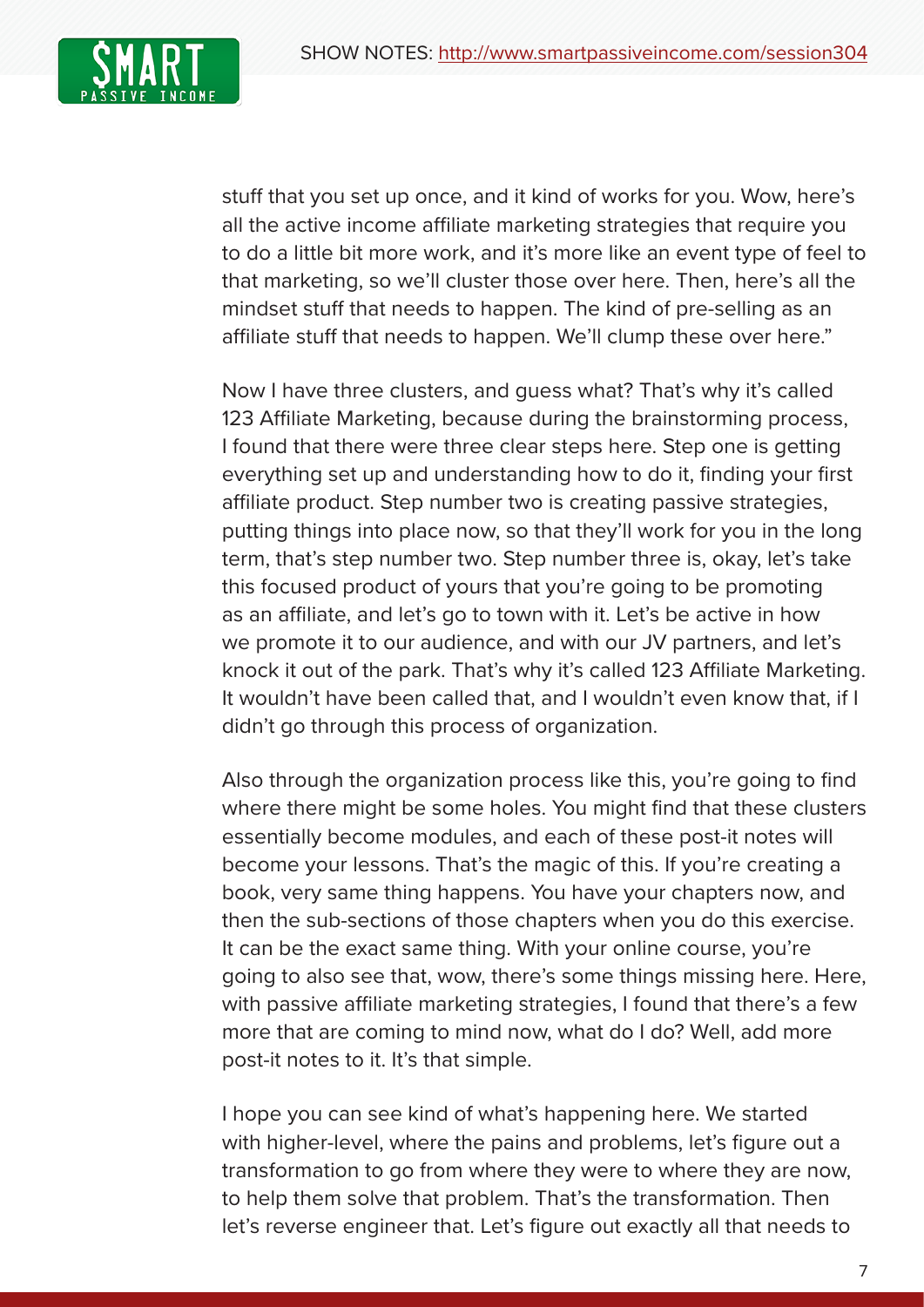

happen in order for that achievement, that transformation, and let's just brainstorm. Then we're going to put order to it. Now you can see how this is literally forming itself as we go through this process. The hardest thing to do is to literally take a piece of paper and say, "Okay, this is what my course is going to be about. What should step one be? What should step two be?" You may have some ideas in your head, but unless you do this brainstorming process, you're either going to miss a lot of things, you're going to go out of order, so on and so forth.

Speaking of order, this is another benefit of going through this process. You're able to see, okay, what needs to come first? In the eyes and in the shoes of my customer, would it make sense to put this one first? Well, let's move that post-it note over here, and let's now put these lessons into order. We've got these clusters now. Great. Let's go one level deeper and create order to the lessons for each of these modules. Let's now give each of these modules a name. Let's now give each of these lessons a name. Now you have what's in step four, is your outline. You're creating your outline and brainstorming in step three, and you have your outline complete in step four.

What do you do with that outline? You go and you share it. You share it with others. Perhaps you have superfans, people in your audience who you want to give an inside look to who would benefit and feel great with you trusting them with this, but also help you out because they're honored that you'd share it with them early. Obviously, you know that you're going to get some amazing feedback from them. Perhaps you have a team of people in your audience that you can go to for this. Might be worth setting up one of those kinds of teams like you do for a book launch team. Why not a product launch street team to help you launch? This is the kind of thing you can share with them. "Hey guys, here's the tentative outline for this course that's going to help you blank," the blank being obviously the transformation. "Look over it, let me know what you think. Does it make sense? What would you include that's not included here? What would you remove that you think is kind of too much?"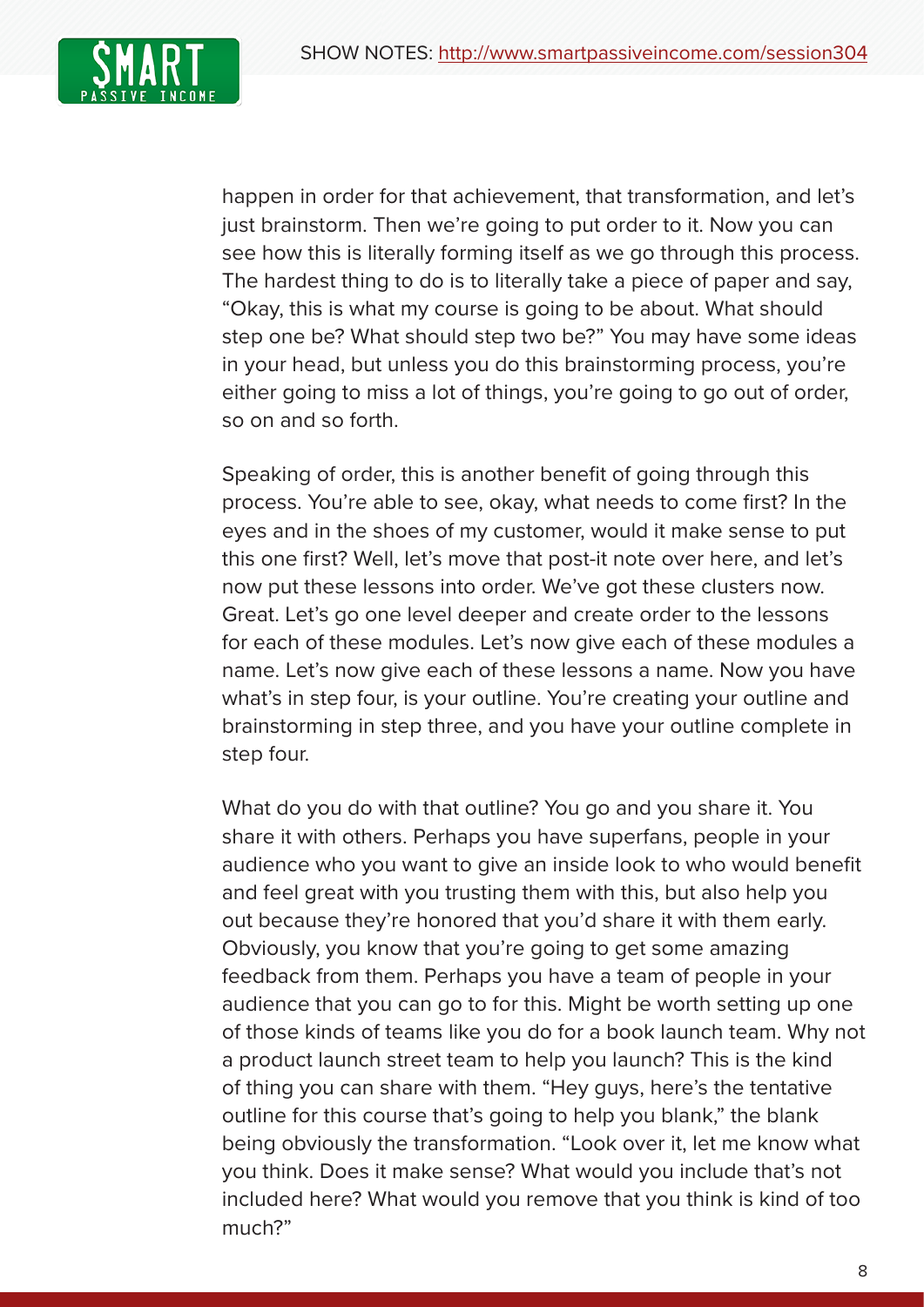

That's a hard thing to do. This is what in the book writing space is called killing your darlings, or murdering your darlings. You have to do the same thing with your lessons, because you're going to have to, and you should, take out the lessons that aren't necessary in order for that transformation to happen. You'll find that often times you are unable to do that, but the people who you are sharing this outline with are. Literally, that's a question you ask them, "Hey, what lessons in here do you think are not necessary for you to achieve the same goal?" That allows you to just make sure you only have what you need in this course.

That'll save you with production time, that'll save the person going through the course with how much time they're spending into it. They're going to feel like it's much more streamlined. There's no fluff, and you're going to collect some great feedback from your peeps. Perhaps it's your audience, maybe it's people in your mastermind group, or other colleagues, or other friends who might be going through the same thing. Just share it with them. Don't be afraid to do that. You want people to poke holes into this now, instead of later after you've spent all this time creating the course itself.

Now, before we get into step five, let's take a quick stretching break. Actually, let's stop calling it stretching break, because I don't want you to relax right now. I want you to get fired up about this. What I want you to do, if you're somewhere convenient right now, before you pause I want to give you instructions. Pause this, and show me that you're listening to this right now. If you're on Twitter or Instagram, you can share an Instagram Story. Hook me up and tag me @PatFlynn with a picture of you kind of fist pumping that you are enjoying this content. If you are enjoying this content. If you're not, don't worry. Just keep listening and I'll get through this really quick. But I love to just see who the audience is fired up about creating online courses.

It was something that was truly life-changing for me last year. I'm excited to see a lot of you begin to put in the effort to put a course together this year. If that's you, instead of a stretch, let's do a fist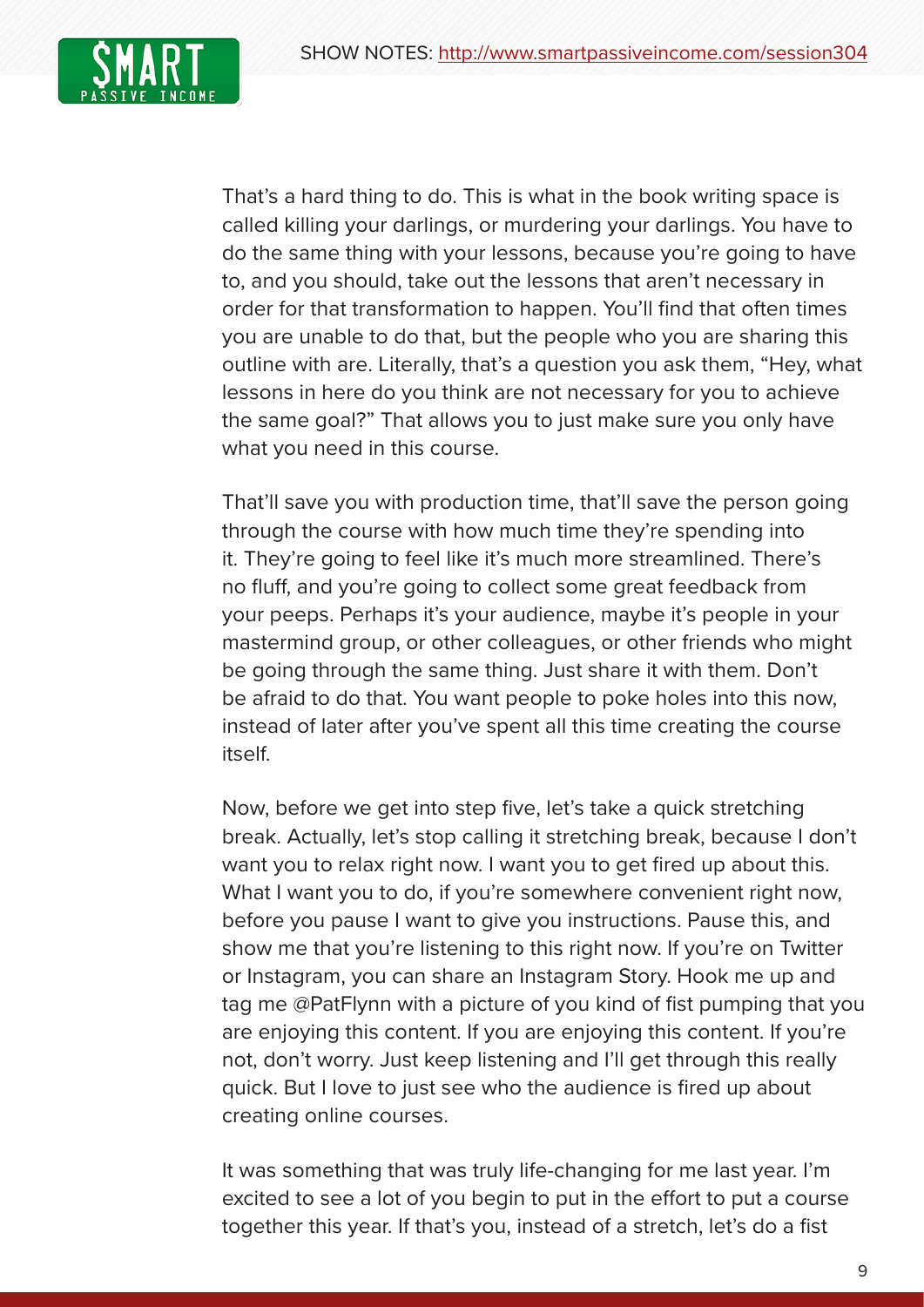

pump. Let's take a picture of yourself, or even just your fist doing that, and tag me on that picture with @PatFlynn on Instagram, Twitter, or Instagram Stories, and I'd love to see you just fired up about this, because I'm fired up about it too. I'm fired up for you. All right. Shoot me a fist bump, or a Flynn bump, or whatever you want to call it @PatFlynn on Twitter or Instagram, and let's continue going on. Hopefully you're getting value out of this.

All right. Step number five. You have this outline, you've collected a little bit of feedback. Perhaps there's some changes you're already making, so you should do that obviously, with the outline. What you've done at this point is just validated the concept and the outline. The outline is essentially your prototype. This is like, if you're creating a physical product, you have a prototype that people can play with and look at and use. Well, this is your prototype. The outline is the prototype for your potential customers. Now, with that in mind, you're going to go through with step number five, and that is you're going to pre-sell this bad boy. Yes, you're going to pre-sell it to a limited number of people in your audience, if you have one already. If not, it's going to be a little bit harder, but you can still do things like run ads to webinars to be able to pre-sell this thing. That webinar registration is another form of validation. Are people even interested in this topic at all?

I talk about validation quite heavily as you know in my book Will It Fly?, so it'll walk you through a lot of these processes, but I'm just going higher level here for you, so you know the steps. If you have an audience already, you can let them know, "Hey guys. I'm coming out with this course. I haven't made it yet, but I want to share a little bit of information for you, that's going to be helpful for you, and then tell you also what this course is going to be about." Then when you do that, when you pre-sell it, you're being honest with them, "I haven't made this yet, but I'm going to give access to 20 people who are going to work with me as I build this course, so I can help make sure it is exactly how it needs to be for you. You're going to be one of the first to get access to it. I'm also going to give you some extra time with me to help you through this content. So if we get 20 people, I'm going to create it. If not, don't worry, I'm going to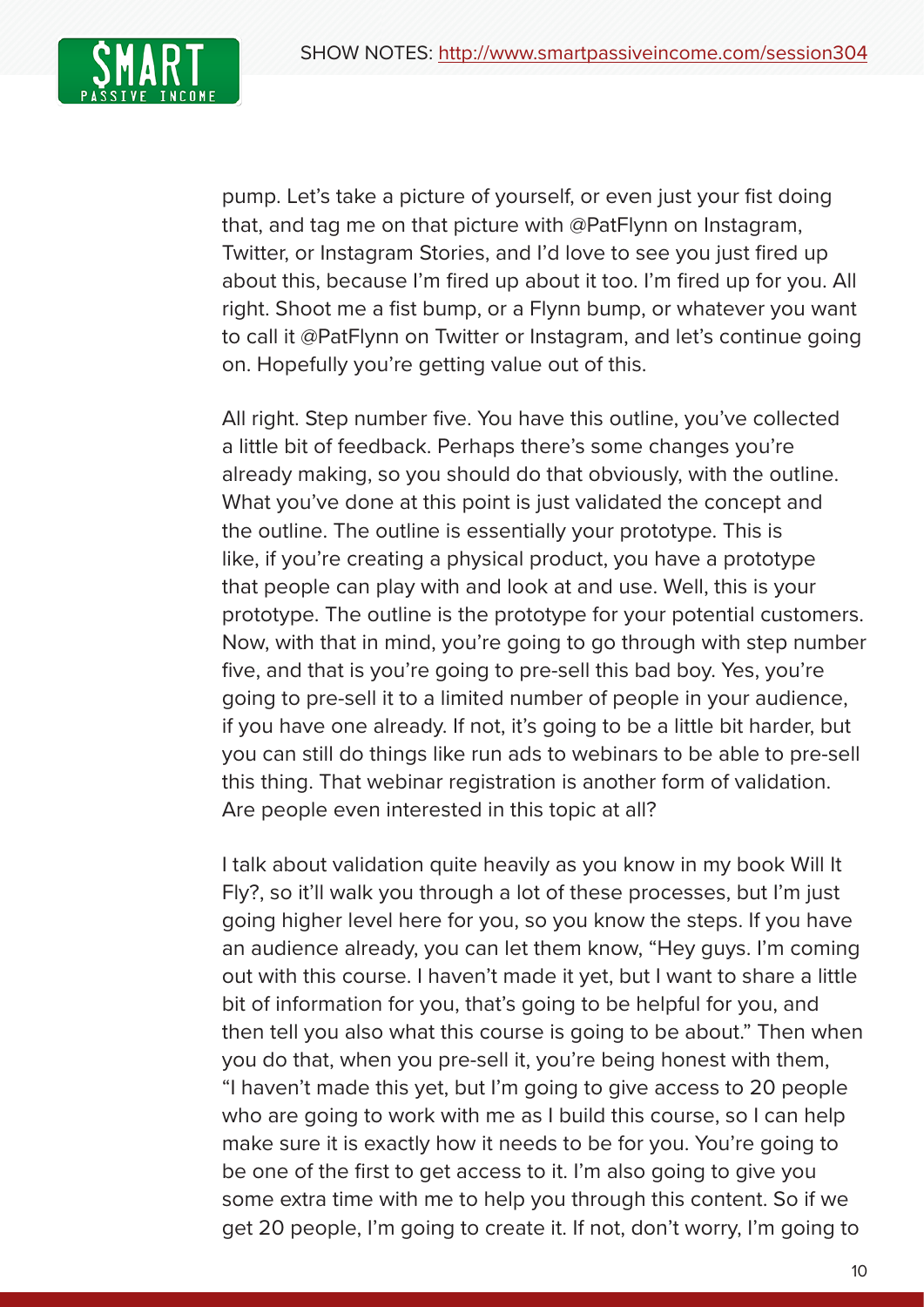

refund your money, and that will be just enough for me to know to redo this, or go in a different direction."

This is what validation is about. This solidifies that you are going in the right direction, and it allows your audience and your potential customers to vote with their dollars that yes, you need to do this. Actually, more importantly, that yes, this is something that they want. Now, obviously I talk a lot more, like I said, about validation in my book Will It Fly? You can go check that out at willitflybook.com. Wall Street bestseller, just saying. It was though. As a self-published book, by the way. You should definitely check it out, it's awesome. Thank you for all of you who have supported me with that book. I'm super stoked to see it still do well, and now in multiple languages around the world. Guys, you've got to learn how to validate your product so you're not wasting your time and money. That's exactly what that book is about. So willitflybook.com. That's my little plug. That's it. I'm done.

Now, we're still in step five here. We're still pre-selling this thing. What do you need to pre=sell? Well, a number of people I've spoken to and have interviewed and featured on the podcast and in the book, they literally pre-sold by just saying, "Hey, if this is something you want, shoot this much money over to my PayPal, and I'll make sure that we put you in a Facebook group to continue communicating after this with the other students." Again, "If I don't get X number of people to buy it, I'll just refund your money. Don't worry, I'm not going anywhere." That's one way to do it. You don't even need a landing page or anything like that. You just need a PayPal account, and just literally ask. Hopefully, you're potentially communicating with these people via email, or even better yet, through a direct message if that's the case. It's the quickest and easiest way to do it without any friction at all.

Now, with 123 Affiliate Marketing, because I have a team and a lot of resources in place, we created a landing page with a video that explained the transformation, what people are going to get, the fact that it was a beta launch, and that it was going to be pre-sold, that there was nothing to get access to yet. We had a button on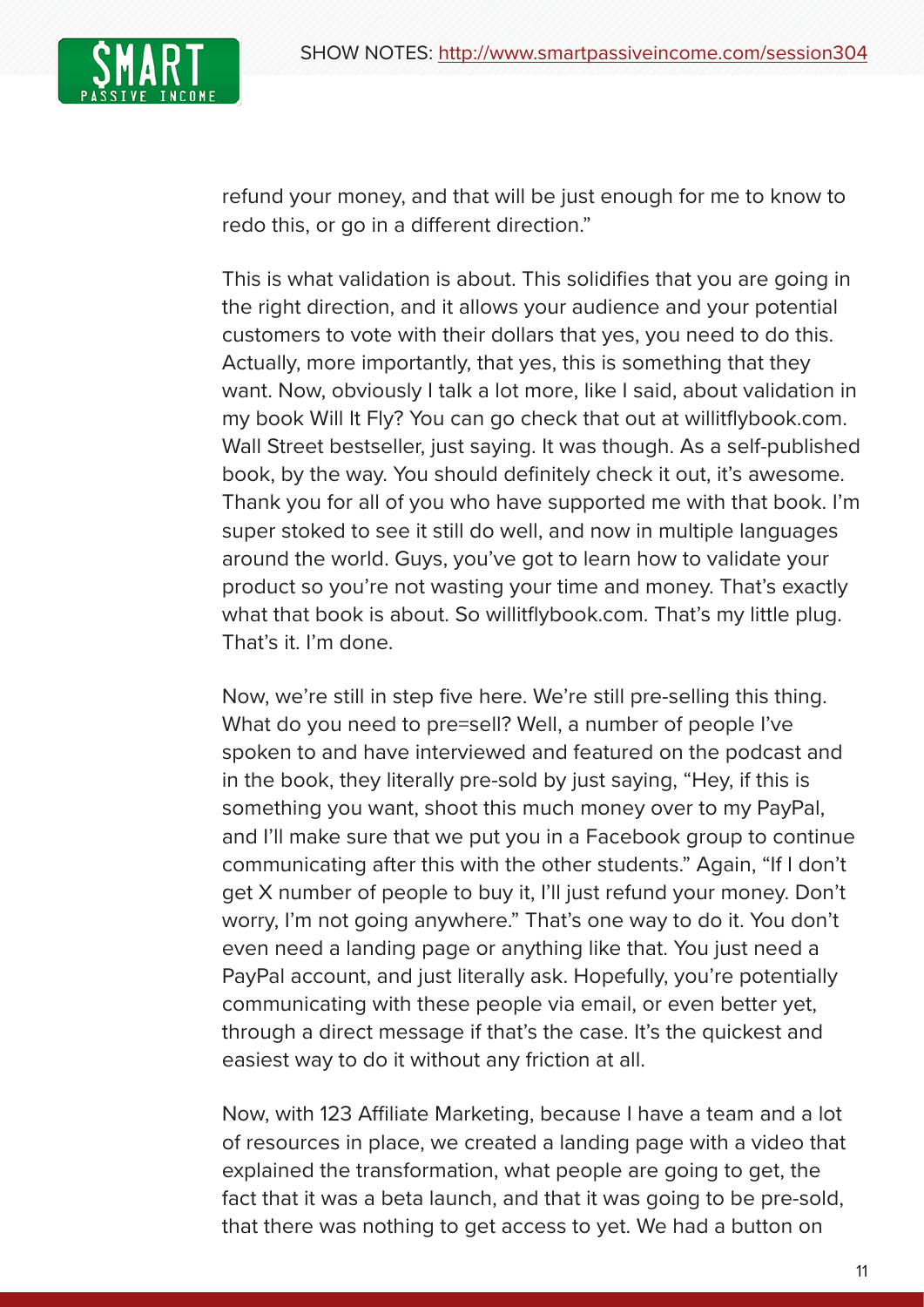

there that connected to a shopping cart through Teachable. This course was hosted on Teachable, so we just created that. Now with Teachable, what was interesting is they got access to the course, and they literally saw just one lesson in there. That lesson was a welcome video thanking them for being in the course, but also, "Hey, here's what's happening next." The last thing you want to do when you pre-sell anything, or sell anything really, is to have a person buy something, and then just not know what happens next.

That's happened to me many times before, from buying plug-ins for Final Cut Pro, and then just wondering where my download link is, to buying access to online courses, and then never hearing from that person until the next day. It's frustrating, right? Especially if you're pre-selling. You just want to make sure people know, your customers know, that you just didn't take their money and left. No matter what, always make sure that you have a great onboarding process. With Teachable, just made it simple, because they got automatic access to the course. They go into that welcome lesson. That's the only lesson available. All the other ones that are being created are in draft mode. Those are just based off of the outline. I'll walk through that creation process in step six here in just a minute.

In that welcome video, I just said, "Hey, thank you again for purchasing. Here's what happens. Here's when you're going to get access to all the material when it comes out. Here's a link to join the Facebook group so I can give you updates along the way and you can communicate with some of the other students. Thank you again, and again, as a reminder, the course material goes live after New Years, on Tuesday, January 2nd." That's what happened. The course content was created after I validated the product. I sold it on Cyber Monday, which was the end of November. I used December, after knowing that yes, this is something people wanted, to create the course material, and then it was released to them on January 2nd. It's as easy as that. Bomb diggity. Who says bomb diggity? I don't even know why I said that. Don't leave, please.

Now, step six is you want to make sure that if you promise a Facebook group of some sort to communicate with these people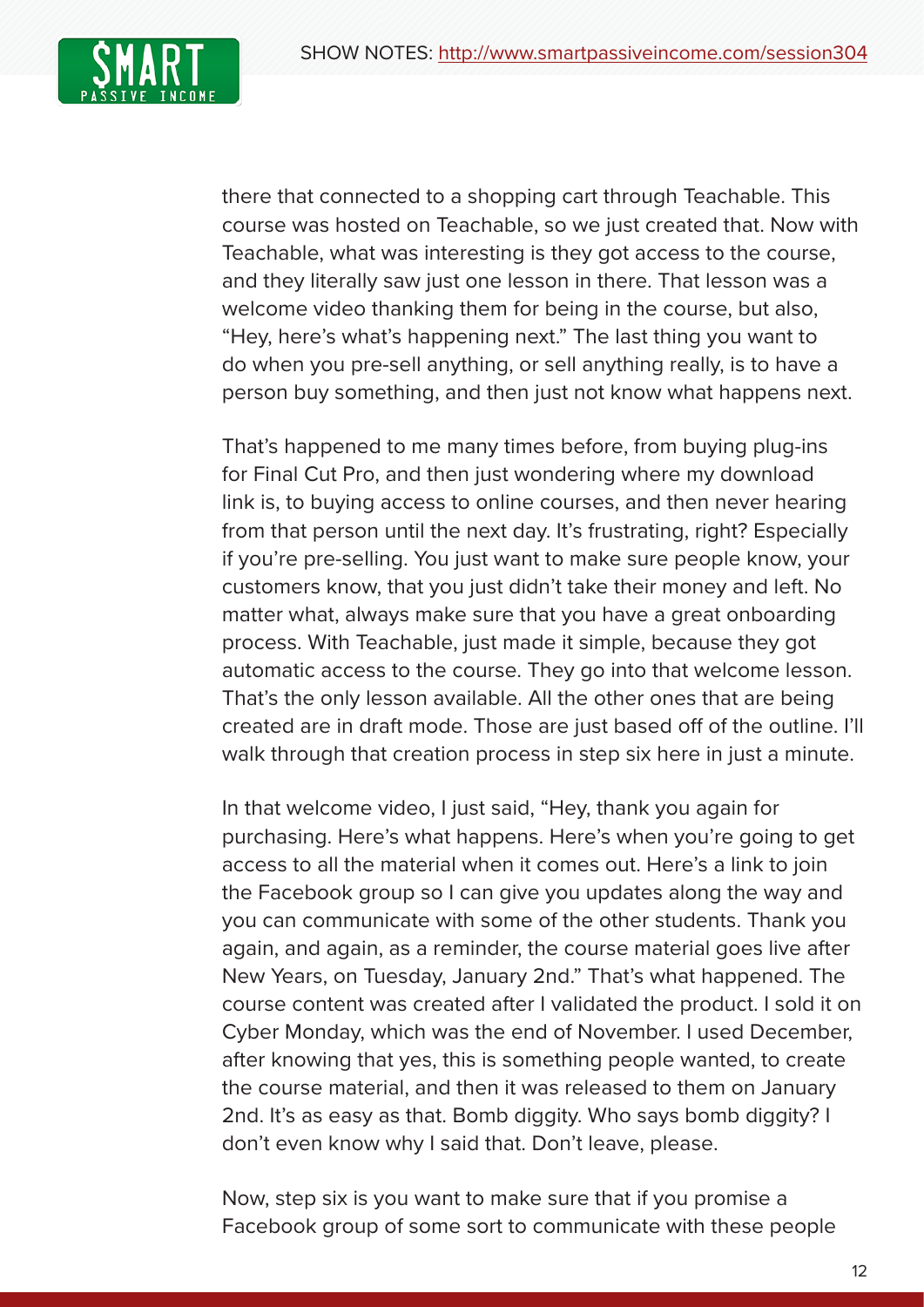

as you are building the course to let them know about things, that's always great for customer confidence. Make sure you do that. That's step six, very simple. Keep them up-to-date. Stay in communication with them, and be honest with them, most importantly.

Now, step number seven is product creation. You've validated the course, hopefully. Now some people skip the validation part and they build the course, and then they sell it to you. If you choose to go that route, this step is okay, now we're going to build the course. Here's how you do it. You use those post-it notes. Hopefully they're still up there somewhere. Those are going to be your guides for what lesson am I working on right now, and let's make this thing happen. Really, it becomes ... I mean, this is the hardest part of it. No, it's not the hardest part of it, but it is a difficult part, because it takes the most work. The production part of it.

Production wise, in terms of video, video is obviously the best way to produce these courses, because this is the highest value. You can also create audio versions of them, and also transcripts if you want to go that far too, but you don't even need to go that far, especially in the beta. In the beta, because people know it's the first time it's launched, you're able to do certain things, like other things that I'm about to tell you, that you wouldn't normally do, or you probably shouldn't do when you go full on with a high-end premium course launch.

One thing for example is the actual production of the videos themselves. Yes, they're highly produced. We did them in the studio, I have a video studio, but initially they weren't done like that. They were done in my home office, just using a basic DSLR camera. You can even use a video camera from your phone. They're good enough nowadays. As long as the audio is great too, that's kind of important. Perhaps using a portable recorder such as a Zoom H4n or a Zoom H6n to record audio separately could benefit you. You could also run a wired mike to your phone using a Rode smartLav or something like that. We'll obviously leave all the links to all this equipment. You can make decisions from the show notes page on the show notes page itself.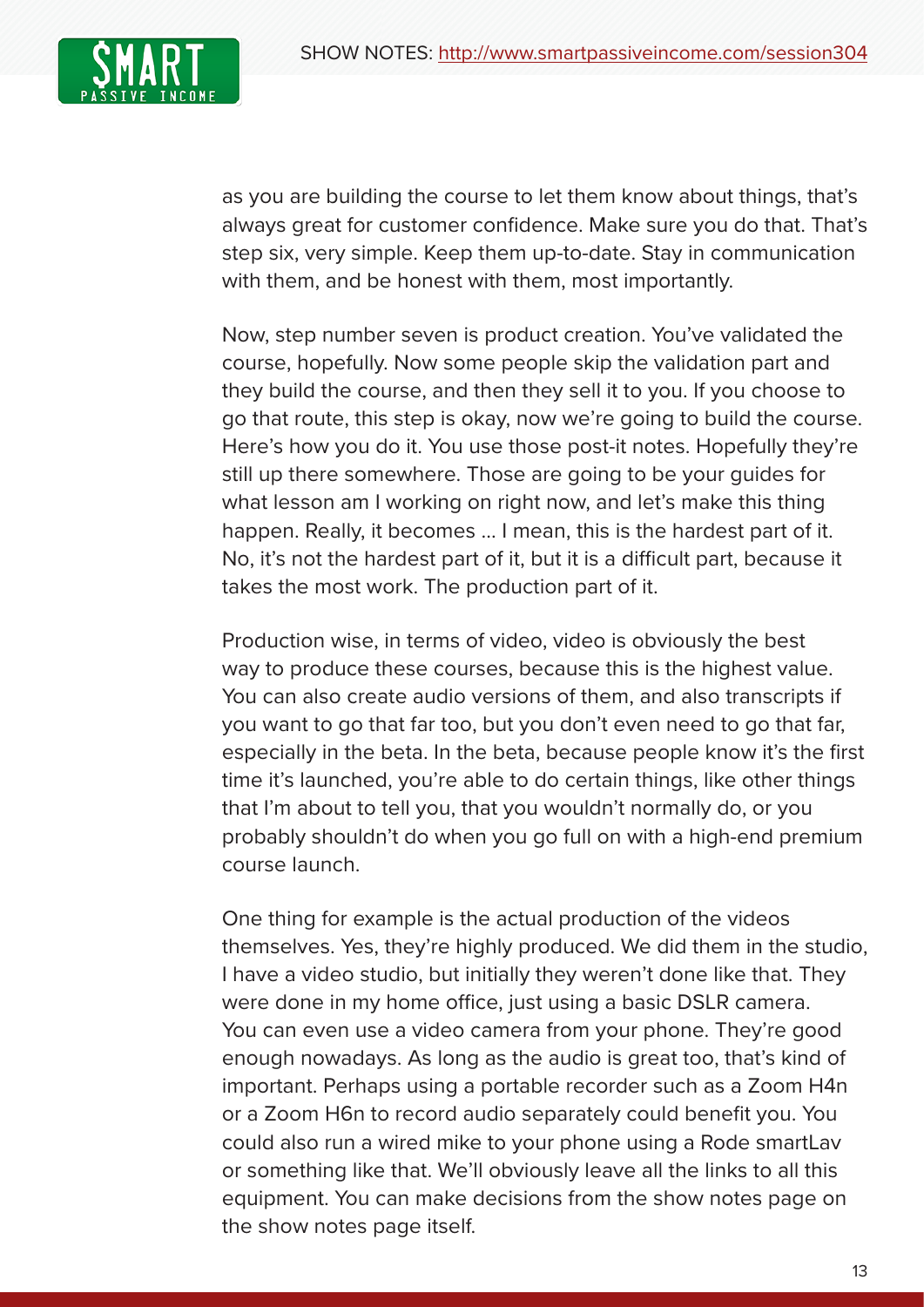

To move on, what I'm talking about here in terms of, okay, things you can do in the beta versus not in the beta, one thing we did is we didn't include a lot of elements in the videos other than just me talking and what was shown on the computer, through ScreenFlow or Contagious Studios, the screen grabs. Other things that you could include are layovers, text that pops up when you say certain things, lists in the text that pops up. Also, B-roll, camera stuff that shows things that you're talking about when you're having a voiceover over those things. Those are things that you don't need to have in the beta launch, and you probably shouldn't have them, because what if things needed to be changed? There's so much extra time and effort to put that flavor onto those videos, you might as well wait to make sure that those videos are done, and has the information that they need before you actually go that far and produce those things.

As long as the videos and the lessons do what they need to do to help a person, again, reach that transformation, well then, you're okay. But adding that additional flavor really rounds out and shows the value and the professionalism in that course in your future and more public launch. But for the beta, you don't need that, so we didn't do that. Actually, we're adding those things in pretty much as we speak. As I record this video right now, I have an editor going in and adding those elements to those videos where they are required.

The best tip I can offer you related to the production of these lessons is to take, again, one lesson at a time, one post-it note at a time, and plan out how many you're going to do in what time period. Perhaps you might spend a few days. Actually 123 Affiliate Marketing was recorded over the course of two days that were literally blocked out. I had to talk to April, my wife, obviously, and say, "Hey, you know I'm going to be super busy recording these courses, so I won't be able to pick up the kids this day, or you're going to have to help take care of dinner this day, because I'm going to be in the studio with Caleb. We're just going to bang out two days worth of videos to crush that course."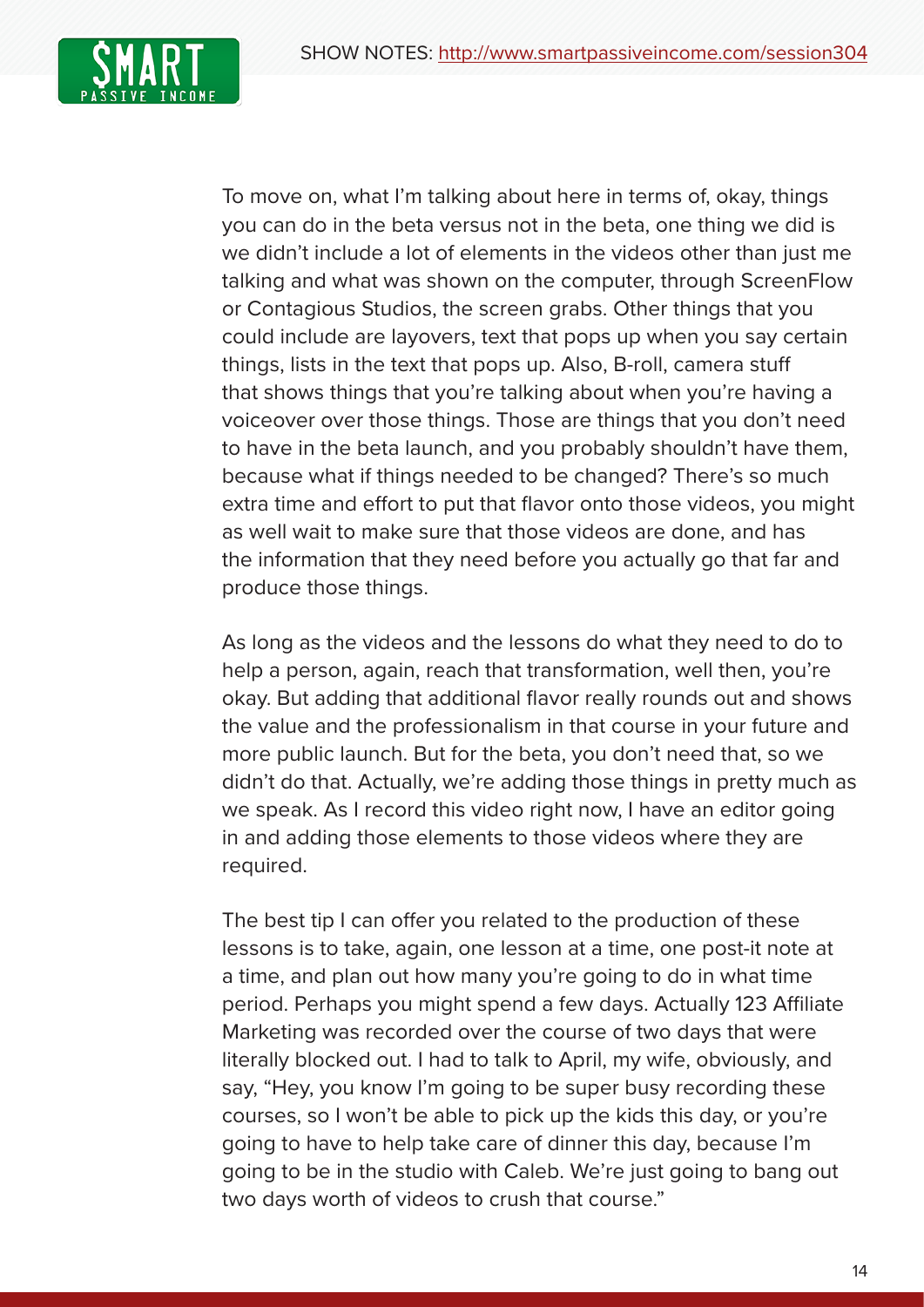

That's exactly what we did, and it was nice to do it that way, to batch process it, because it was like, "Okay, I'm going to wake up and this is what this day is about. Let's complete this half of the course, and then the next day, let's complete this half of the course." Of course, when you start out, it's slow, it's hard, it's like, "Oh my gosh, I have to do all of this, and I haven't even done more than two videos yet." Then of course, it picks up over time. You start to gain momentum, right? An object at rest tends to stay at rest, but once you start to get the motion, you tend to stay in motion, and to kind of accelerate too, sometimes.

My recommendation to you would be to A) start, B) really plan ahead in terms of how many videos you're doing and when. Even if it's like one video per day, and that's the only time you have, well, then do that. But really honor that time you're blocking out to create those course videos and those lessons. Now, within those lessons, you're obviously going to include, perhaps, some worksheets for things, where you want people to do things. One thing I like to do in all of my courses is have at the end of those videos a list of action items, "Okay, you watched this video. Now here's what you've got to do. Do these things before you move on to the next one." Finally, you can have some notes and other text related to those lessons, if the content for example just makes sense to have text in there.

That's step seven, content creation for your course. All along this time, you want to make sure you keep your students who have pre-paid updated. You can even give them tidbits and little hints and things here and there. I actually did give them a little bit of homework which was related to something that they would be doing in step one, and that was nice. A lot of them said, "Hey. Thanks for helping me get a head start on this." When they go into that lesson, they were already ahead, and they felt ahead. You can offer a little bit of homework between the time that you pre-sell and the time that you release the course if you wanted to. Then finally, no, we got two more ... No, sorry, that was step seven. We got three steps. I can do math. Okay. Three steps left.

Step eight is the collection of that feedback from your students.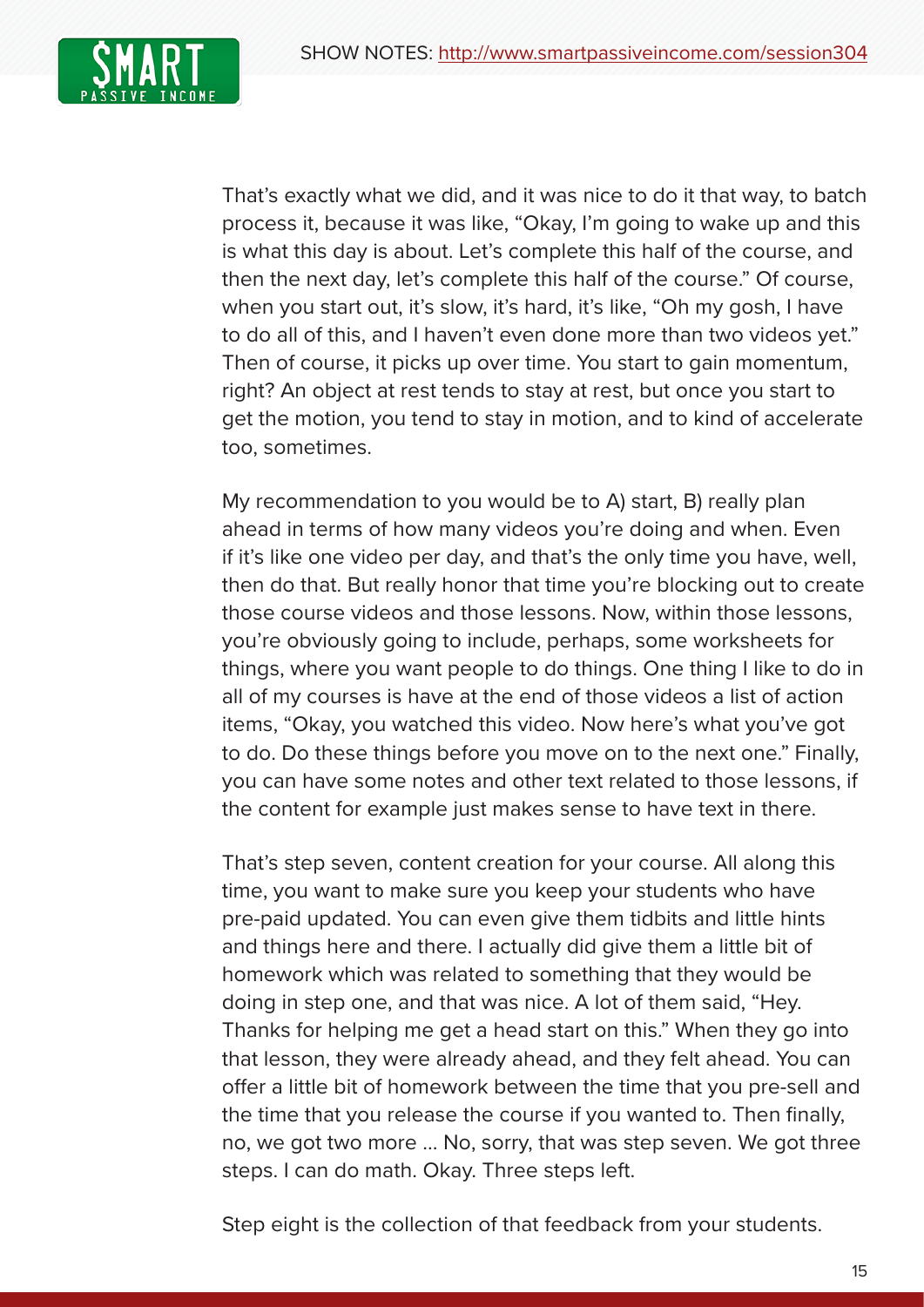

That involves a number of different communication tools, like email, obviously, and also potentially surveys if you wanted to do that. We've run surveys before with our course students to get some feedback, but honestly, the best feedback has come from one-onone conversations, and also group conversations, like in group office hours using tools like Zoom or things like that, to be able to collect feedback from people, both positive and constructive. Constructive criticism is positive, but you know what I mean. Both sides of the coin. Things that are great, that I should continue doing, things that aren't so great that I should fix or re-do, and things that potentially ... I've had a lot of great feedback from some of my other courses, I've gotten better with this over time, but in some of my other courses there was too much information. I got a lot of great feedback from my students saying, "You know what? This didn't feel like it was needed. I didn't need this to help me get there." So I'm able to understand okay, well what isn't necessary, from my exact course students.

Guess what? They are your target audience. They are the people who are just like the customers who haven't paid to get in there yet. Listen to them more than anybody. They are the ones who need you to make this great, but your audience out there who wants this course, you're going to get that greatness coming from the voices of your current students. Collect that feedback. Honestly, some of the best feedback I've gotten is from direct messages on Facebook. Just through those groups, just direct messaging somebody saying, "Hey, I just want to make sure. I saw that comment you made on Facebook earlier. I just want to make sure you're good. What else do you think I could do to better make sense of this for you?" Or you can just go into individual conversations here and there as you are king of just being involved in that community.

All right. Step number nine, and this might seem obvious. Okay, you've collected that feedback. Step nine, let's refine the course. Let's now re-do the videos that need to be redone. Let's remove the things that need to be removed. Let's add worksheets where there were no worksheets before, where it would help a person out. Let's add the text and the animations and the B-roll into the videos now.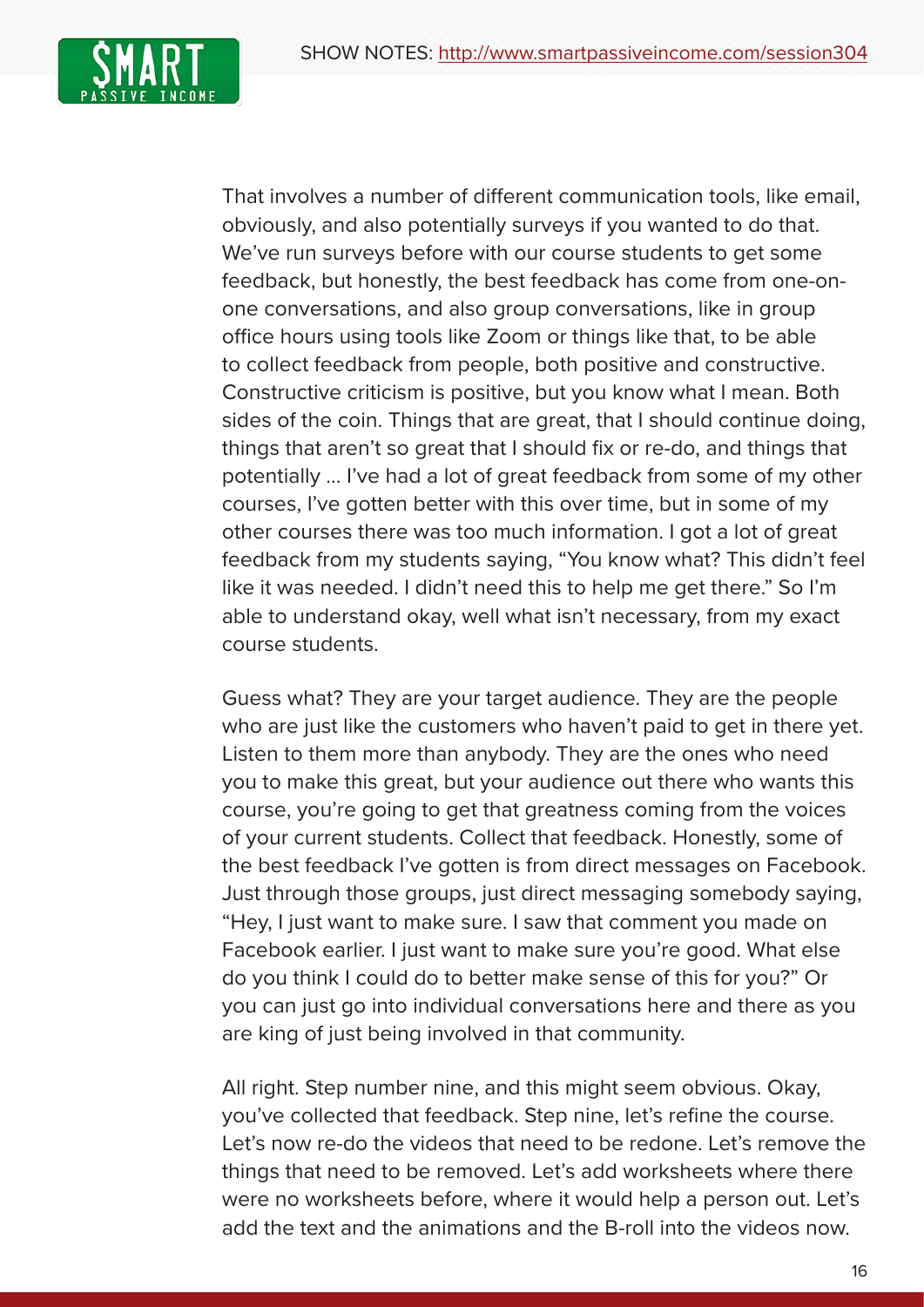

Let's refine the course and make it great so that when we go public with it, it's going to rock. The nice thing about this is, at this point, you will have, hopefully, some amazing testimonials that you can collect too, so that's part of this process of just finishing and tying things off before you go public with it.

That's essentially what step nine is, right? Refining, but also that includes, okay, let's refine the sales page. You've gone through one iteration of sales already. You likely have helped some people achieve those transformations. Hopefully you have, and you should collect that feedback, but also those testimonials. The best way to collect testimonials, in my experience over the course of the past year, is to literally just go out and say, "Hey, if you enjoyed this, and you've gotten some great results from it, please, I would love it so much if you'd just took a few moments to leave me a testimonial." I've asked people in a group setting, like on the Facebook groups, and that's worked pretty well. But honestly, asking individually has helped more than anything.

If you've helped a person achieve something, they're going to be more than happy to spend some time to leave you a great testimonial. They're going to talk you up like you're the best thing since sliced bread if you've truly helped them. That's going to help you sell your course to more people, by helping those people who are coming in who are on the fence realize from a previous student that this is for them. The more testimonials you can get, the better. The more diverse those groups of people who are leaving testimonials, the better, because they're going to be able to help relate to more people, and yeah, that's step nine. It's a fun one. Asking for ... People aren't going to give you testimonials out of the blue. Some may, but most people will only give you testimonials if you ask, and it is 100% okay to do that.

All right, and finally your tenth and final step here. Don't worry, I'm going to recap all of these for you here at the end, after I run over step 10 here, and it's a small step, but it's a big step for mankind. I don't know where ... It sounded like I was saying the moon landing stuff, but no. It's a tiny phrase that you should take with you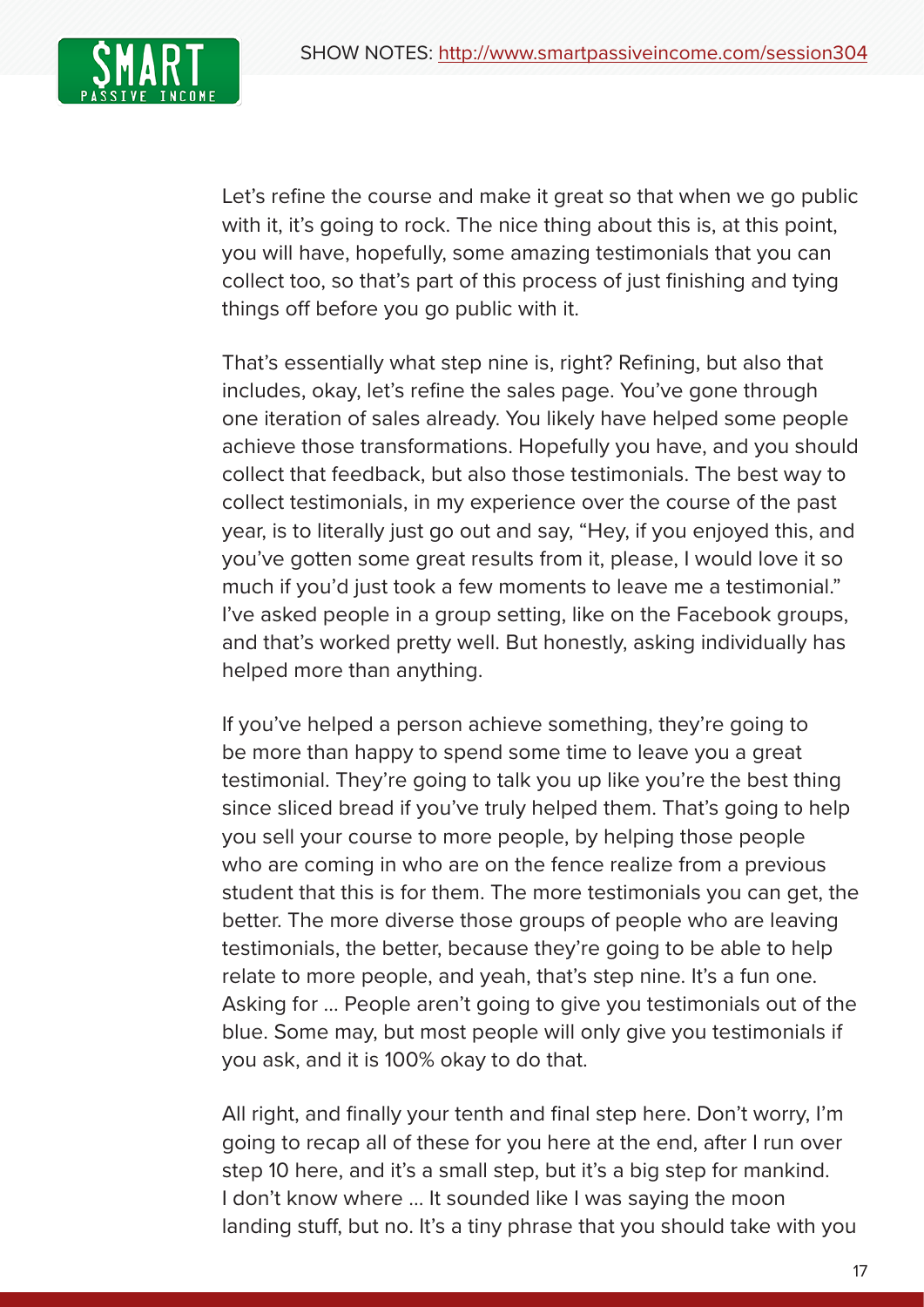

moving forward, but it's a big, big deal, and that is to be confident. Through these steps here, you're creating a lot. You're doing a lot of research. You're going and collecting feedback. You've done a lot of work to make sure that this thing that you've created, this online course that you know now, and has been proven, to be helpful, is something that can help people like those people who are in that course already. Like the people who are on your email list. Like the people who are searching for stuff on google right now related to the stuff that you teach.

This, you know now, is a great solution for that particular problem. To help them through that specific transformation. It is your responsibility now, I want you to be approaching this in that way. If you had a cure for a disease, wouldn't you want to make sure that you get it in front of as many people who have that disease as possible? Well, you've just created a cure for a disease out there. But it's an online course to solve a specific problem. You should approach it in the same way in terms of the confidence that you have that this can help, and the drive to want to make sure that people find it. That alone is what has helped me make sure to get it in front of more people, to be confident in doing that, and be confident in the messaging behind it too. And guess what? Some people, they're not going to be ready for it.

For some people, hopefully, it's going to be easy for them to know that this is not for them, and that's again another purpose and benefit of actually just sharing up front who this is for, and what this transformation is all about. Some people are going to be like, "Well, that's not for me. Okay. Bye," and that's great. There's no playing around anymore. You wouldn't have wasted their time. You won't upset them when you tell them right away what they're going to hopefully get, if they don't want that. It's when you mess around with the messaging, and try to please everybody, and try to make everybody get into it where nobody will understand if it's for them. They either just don't buy because they're confused, or they buy, and they're like, "This is not what I signed up for." You make it clear for them, and you go through this process.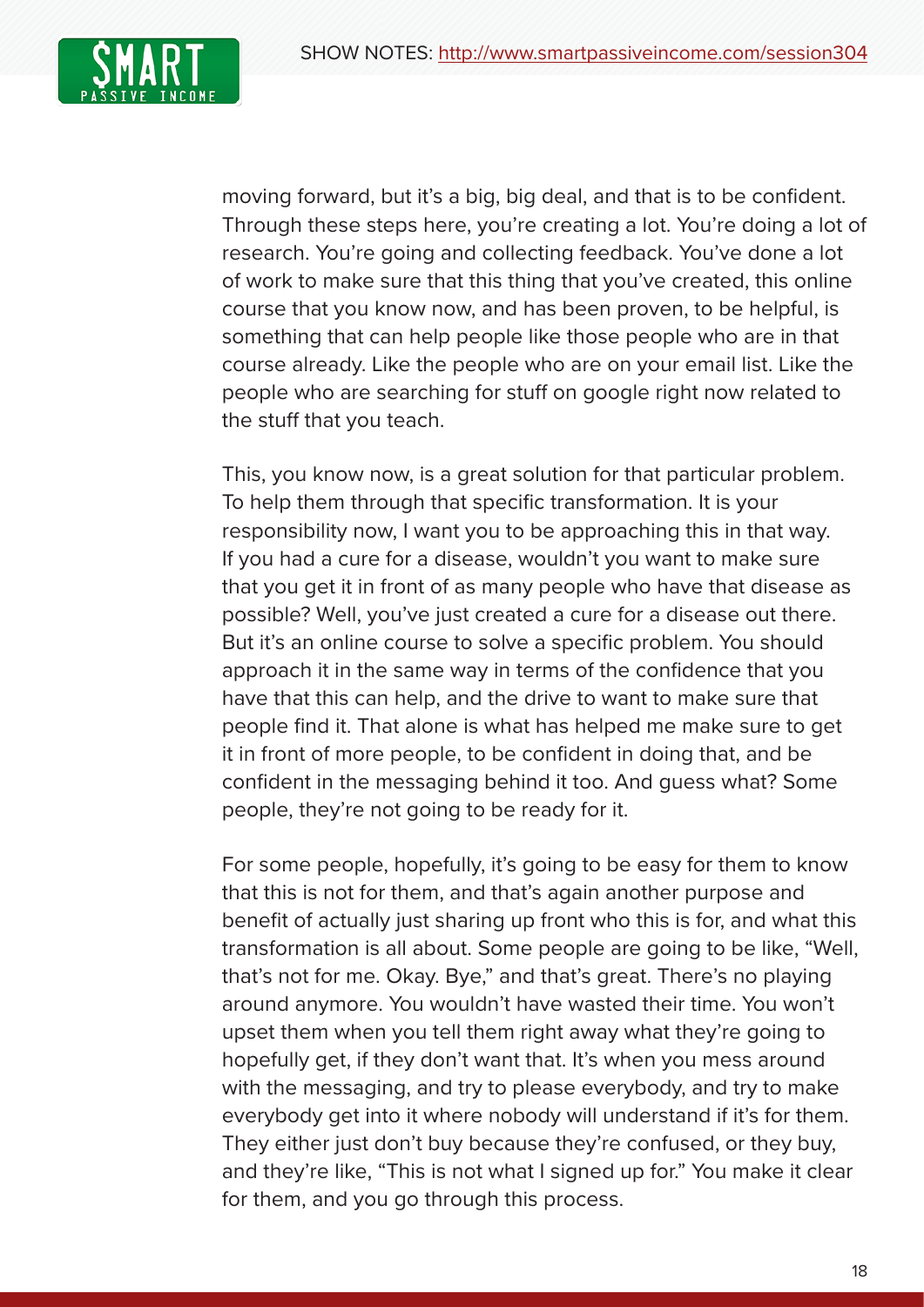

You have it in hand, now you know, you need to put it out there, so be confident. Make sales, and then serve. Remember, you can sell and serve at the same time. That's a Pat Flynn original quote, by the way. You can sell and serve at the same time. @PatFlynn if you want to tag me on that.

Let's recap these 10 steps for you, and then I got a really cool call to action for you at the end that's going to help you with this online course thing even more. Because obviously, these are 10 steps that are great, and they will walk you through the process, but there's a lot more to course creation, obviously. What has helped me with course creation is a course that I took that I want to tell you about. I'm actually co-hosting a webinar with this person, the person who I learned how to build online courses from. We're doing this again. We do this every single year. I'm excited to announce this a little bit early now, so you can have time to sign up for it.

Let's recap these steps really quick. Step number one, just understand what your online course is going to be about, and really that key word there is the transformation. What is that transformation your audience is going to be going through? Define what that is. Number two, brainstorm content, ideas, and steps. Reverse engineer from that transformation. You can use post-it notes to do this, and just literally puke onto those post-it notes, again in a very highly skilled way, with one idea per post-it note, just so all your ideas are out there, and you can finally see it. Remember, once you finally see it, you can deal with it. You can even use the triple 10 method to do 10 minutes of brainstorming, 10 minutes of rest, and 10 minutes of final brainstorming.

Step number three is you are now going to organize those postit notes with those ideas into different modules, which become different lessons and groups. You're creating hierarchy, you're creating order. This becomes what is now your outline. Remember, in step four, that's where you have your finalized, quote finalized, outline, before it gets changed based on feedback obviously. But step four is you have your outline and you're going to share it. You're going to share it with your mastermind group members if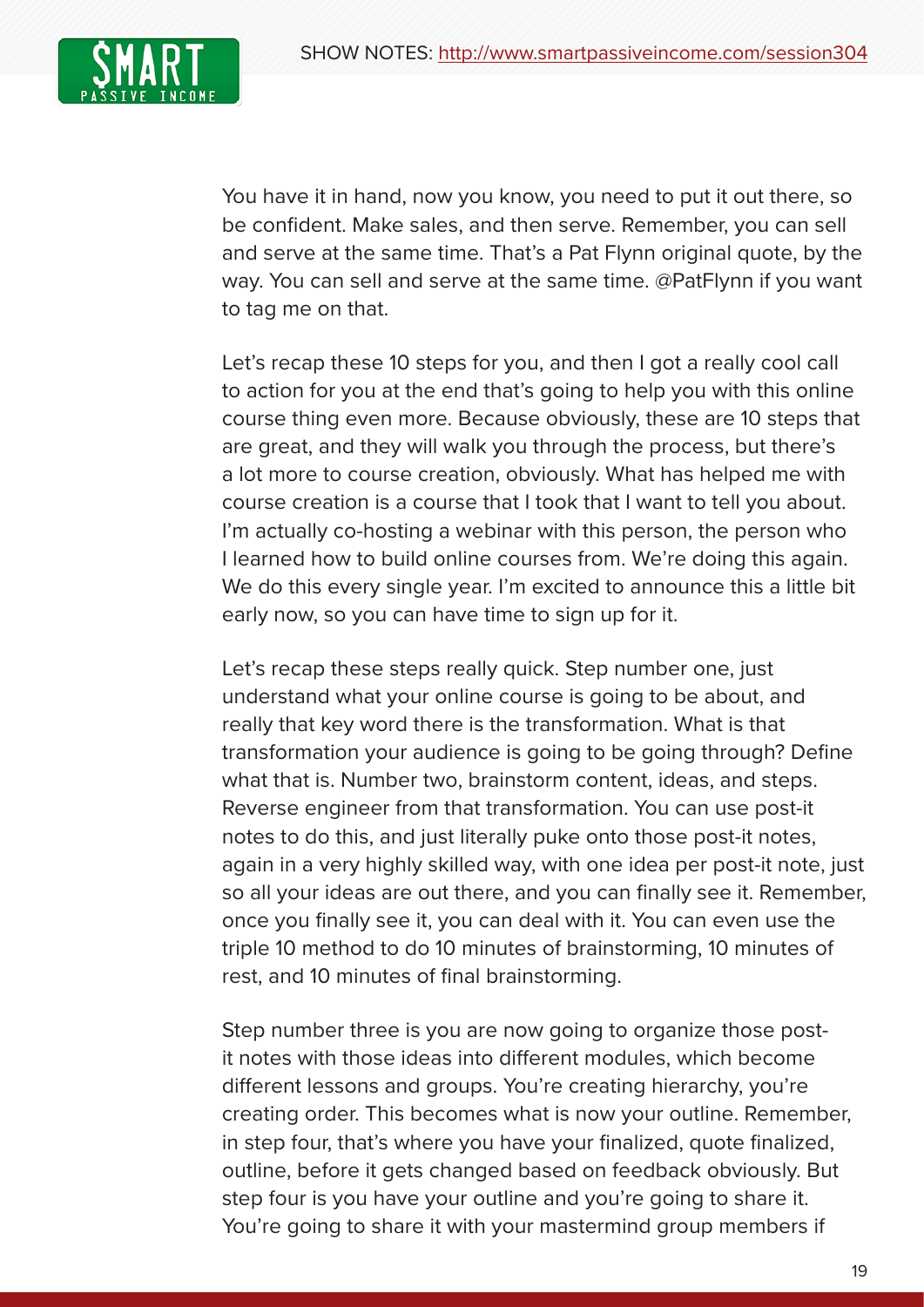

you have them, your colleagues, other people in the space that you trust, your superfans, people in your audience who you just want to get feedback from, those kinds of things. That's step four.

In step five, now that you've validated it, and perhaps have made a few other changes based on that feedback, crossed some things off, added other things on. Now guess what? You have your prototype, and now you're going to pre-sell it. After pre-selling it, in step six you're going to make sure that if you do get some pre-sales, you're going to build that community so that people on Facebook, you have that Facebook group, that they can get access to you, so you can communicate with them.

Here's also the other thing that I didn't mention, but I'd love to mention it now. This relates to step five and pre-selling. If you don't get any sales, but you still have people that you've shared it with, here's the cool thing that you can do. It's not like traditional sales where you build a thing and you're selling it and then nobody buys it, and you're like, "What happened? I thought people loved it," and then you have no one to talk to. Through this kind of validation, and the processes that I teach in Will It Fly?, you're able to, at every step of the moment, go back and help yourself by understanding what exactly happened here.

If you pre-sell, and you don't make any sales, you could still go back to those people who were interested and say, "Hey, well you said you were interested in this, but you didn't buy it. Tell me some reasons why." Yes, a lot of them are going to say, "Oh, because I didn't want to spend the money." But beyond that, what else? Continue to go down that deeper hole so that you can understand exactly what the answers are. Because honestly, when people say it's just the money, no, that's not the problem. They just didn't understand the value that you had to provide them. Whenever you hear somebody say, "Oh, I just ... It's the money," it's because they didn't understand the value that you could potentially offer on the other end of that purchase. That's why people say money. Not because they don't have money, it's because they don't want to spend that money on something that they don't think they're going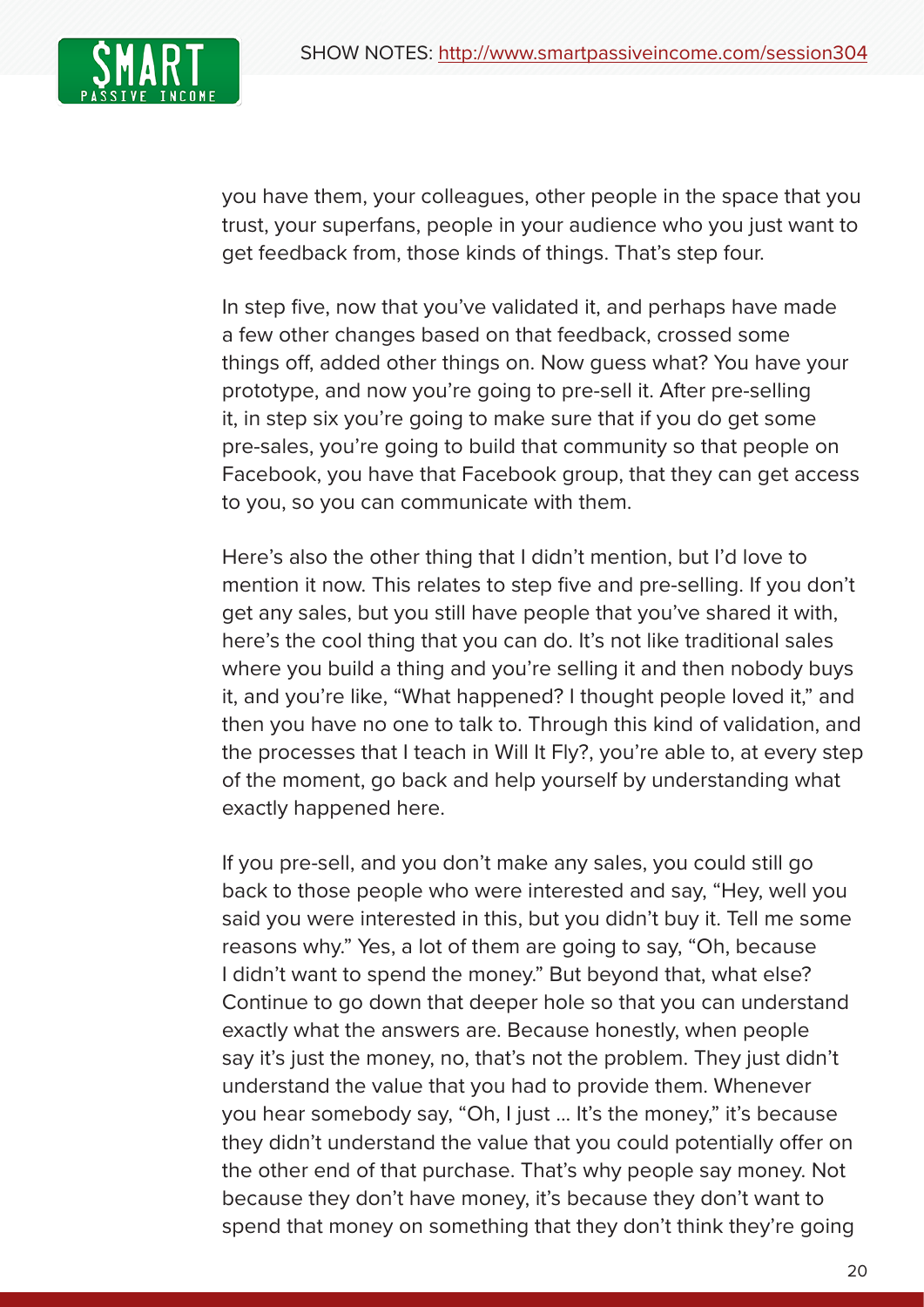

to get back. Got it? Got it? Good.

Okay, so step six is you create that community. Step seven is now okay, you build this thing. You have students and they're now who are waiting for it. You build it, you launch it. Step eight is then you collect feedback, and then step nine, you refine it. You collect those testimonials and all those kinds of things too. Then step number 10, like I said earlier, be confident.

Now at this point, I'm confident that you have a road map that you can now see in front of you in terms of how to get from where you're at now to finally having an online course available for your audience, which is really cool. But I also know that you are smart, and know that this isn't just everything that's involved. There's so much involved, and a lot of details too, which is why there are online courses about this, why there are people who specialize in this. One of those people who specializes in helping people build their online courses from the ground up is David Siteman Garland, who is the guy who really inspired me, and helped me get my online courses up and running. I want to thank David just personally here on the podcast for all the help he's given me.

This is something actually that I'm excited to announce. We are doing a webinar, actually a co-hosted webinar, two of them, in mid-March, on March 15th and March 16th. We're doing co-hosted webinars where we're going to teach you even more information about setting up your online course, and a lot of details, a lot of the finer details related to that. Then David's going to talk about his course that I took, Create Awesome Online Courses. It's a lot of fun, these webinars. We do this every single year. It grows and grows and grows every single time. SPI, Smart Passive Income, students who have gone through this webinar have come out with some amazing, amazing results, like hundreds of thousands of dollars have been earned as a result of this kind of stuff that David and I talk about.

If you want to register for those, quite simply all you have to do is go to SmartPassiveIncome.com/onlinecourses. Very simple to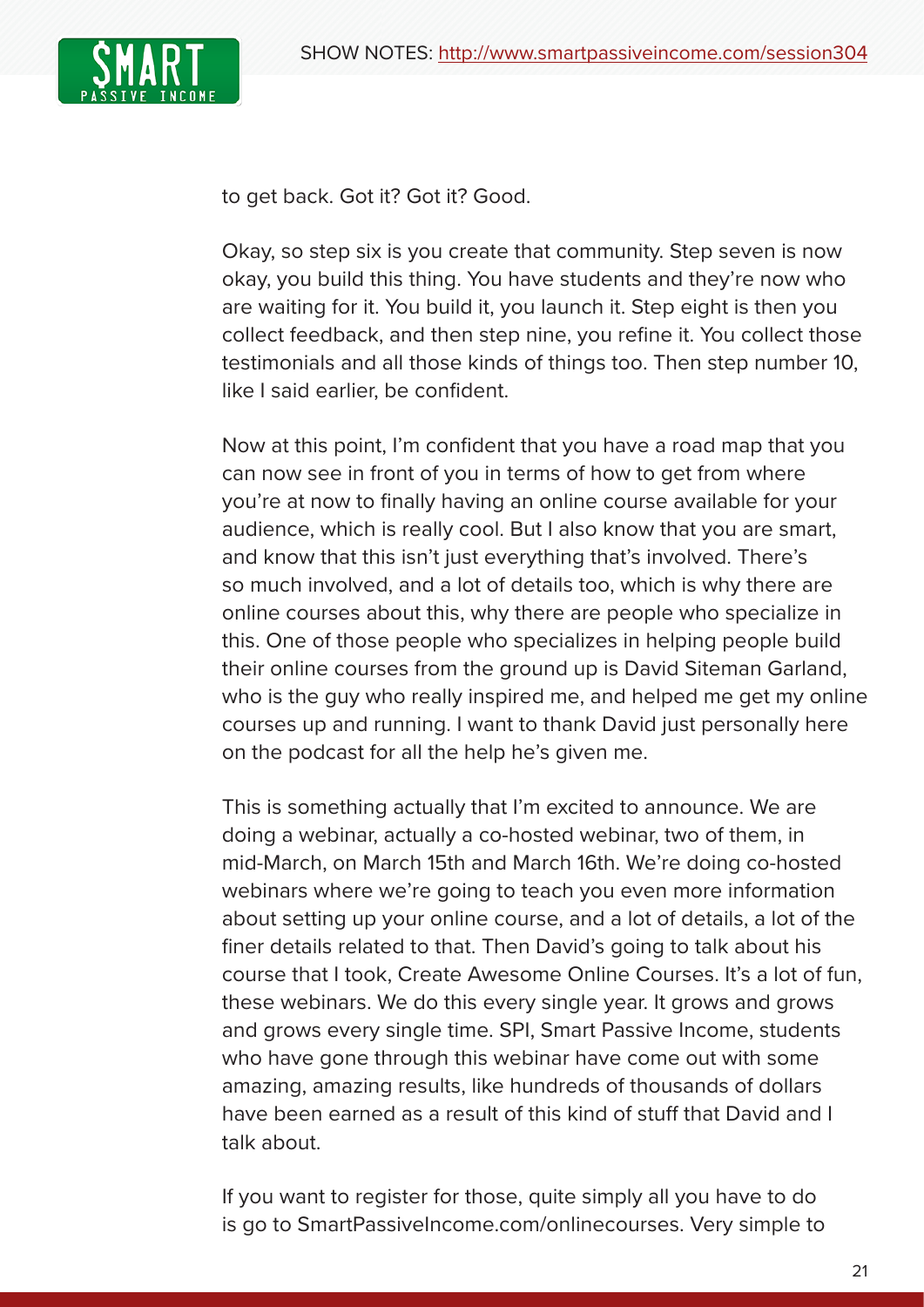

remember. Again, SmartPassiveIncome.com/onlinecourses. Those webinars happen in mid-March, but I just wanted to share them with you now, so you can registered and get your seat, and make sure that you get access to that. Again, SmartPassiveIncome.com/ onlinecourses. That'll register you for those two webinars, or one of those two webinars. You can even attend both if you want. We're going to give you a lot of great information that you can take away and use for free. In addition to that, we're also going to allow for a Q&A, so you can ask David and/or I questions, and get them answered related to your progression through your online course too. Sign up for that now, SmartPassiveIncome.com/onlinecourses.

I'm super stoked for you and your future with online courses, and I'm excited to see what happens for all of us, because I'm doing some new experiments in online courses too. I have one or two more that are coming up this year, but right now I'm working on the funnelization, meaning okay, well let's work on the marketing side of the courses I already have, see how we might be able to get even more people into them. That's the big push here in January and February, but come mid-year more courses are going to be built, and a lot of the stuff is going to be put into action once again.

I hope you enjoyed this episode, the 10 steps to help you get started with online courses. Thank you so much again. That webinar registration link one more time is SmartPassiveIncome. com/onlinecourses. Even in the future, if you're listening to this after March 15, and after March 16 of 2018, you can still go to that link. You're going to get the latest and greatest information on how you can get more info on how to build your online course there, so SmartPassiveIncome.com/onlinecourses.

Then finally, I just want to thank you so much for taking the time to hang out with me today. The next episode's going to be great. I mean, gosh, there's so much great content coming. Actually, let me check my calendar right now to see what's coming in the next episode. Oh man, I can't even ... I forgot about that. I'm not even going to tell you what it is, because there's just so much great stuff coming this year. Please make sure to subscribe to the podcast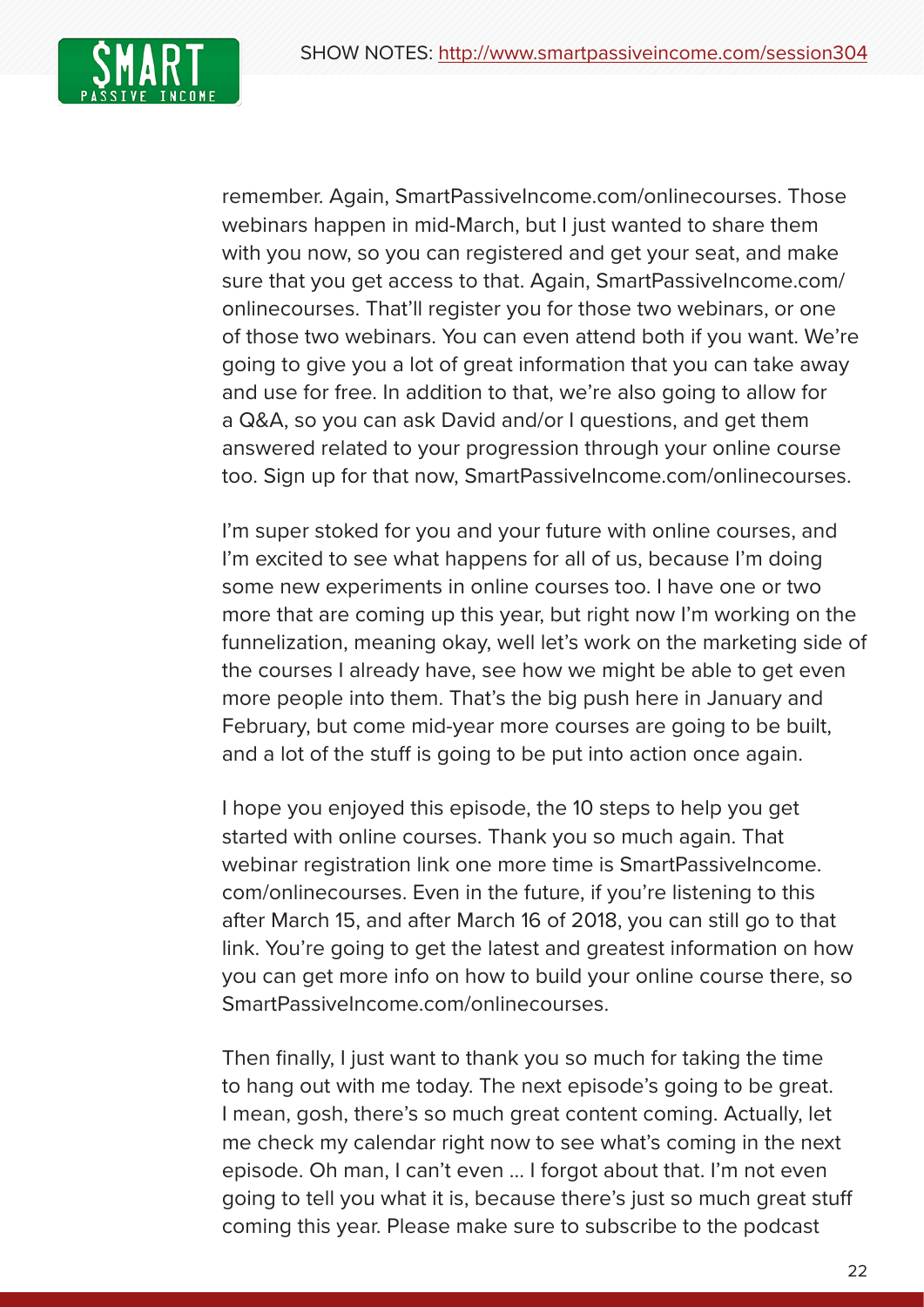

because this great stuff is coming your way.

If you've listened to the podcast before, if you're a subscriber already, you probably can hear a little bit of a difference here in 2018. I've stepped up my game here in terms of usefulness to you, in terms of deliverability, in terms of entertainment, in terms of just making sure you get the stuff you need to succeed. Not that that wasn't the case before, but I'm trying really hard this year to make sure that those of you who know that you are just right on the edge of success, to get over that edge and make it happen. This is why I'm here. Again, my name is Pat Flynn. I'm here to help you make more money, save more time, and help more people too. Cheers. Thanks so much. Please subscribe, and I'll see you in the next episode. Bye.

Speaker 2: Thanks for listening to the Smart Passive Income podcast, at www. SmartPassiveIncome.com.